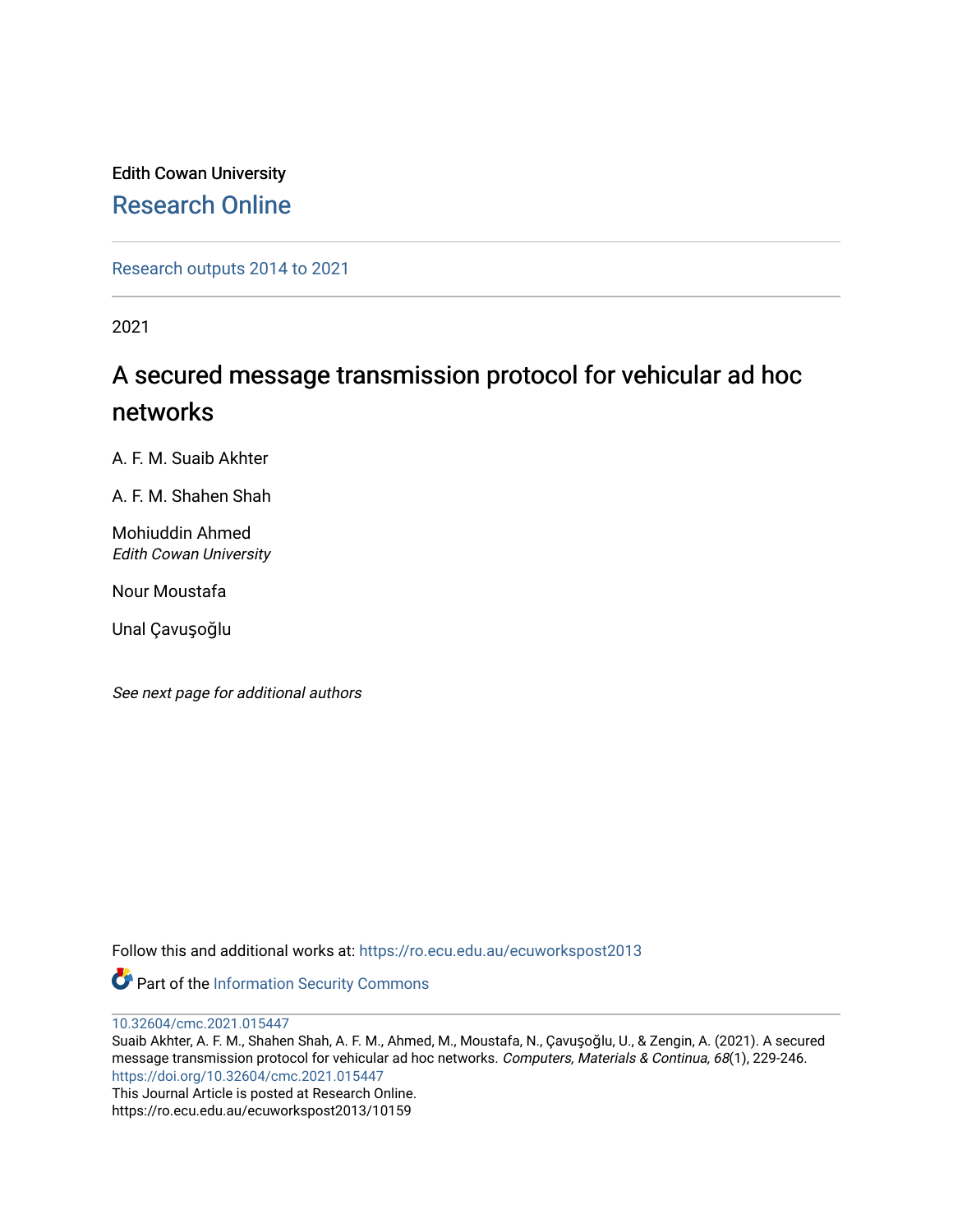### Authors

A. F. M. Suaib Akhter, A. F. M. Shahen Shah, Mohiuddin Ahmed, Nour Moustafa, Unal Çavuşoğlu, and Ahmet Zengin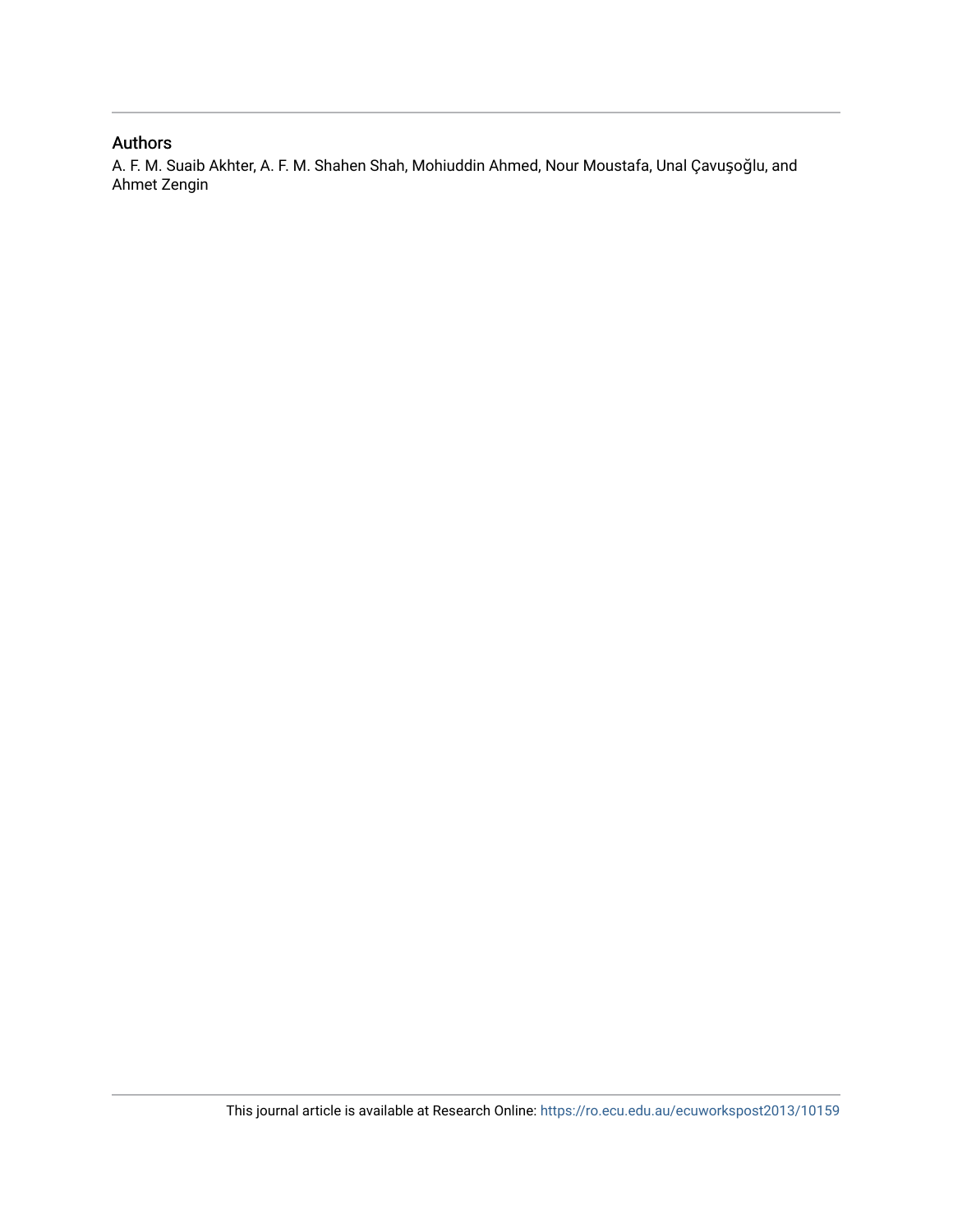

*Computers, Materials & Continua* **Tech Science Press** DOI[:10.32604/cmc.2021.015447](http://dx.doi.org/10.32604/cmc.2021.015447) *Article*

## **A Secured Message Transmission Protocol for Vehicular Ad Hoc Networks**

 $\mathbf{A}$ . **F. M. Suaib Akhter<sup>1,\*</sup>, A. F. M. Shahen Shah<sup>2</sup>, Mohiuddin Ahmed<sup>3</sup>, Nour Moustafa<sup>4</sup>,** Unal Cavușoğlu<sup>[1](#page-2-0)</sup> and Ahmet Zengin<sup>1</sup>

<span id="page-2-2"></span>1Department of Computer Engineering, Sakarya University, Sakarya, 54050, Turkey 2Department of Electrical and Electronics Engineering, Istanbul Gelisim University, Istanbul, Turkey <sup>3</sup>School of Science, Edith Cowan University, Perth, WA6027, Australia

<span id="page-2-4"></span><span id="page-2-0"></span>4School of Engineering and Information Technology, UNSW, Canberra BC, 2610, Australia

<span id="page-2-3"></span><span id="page-2-1"></span>\*Corresponding Author: A. F. M. Suaib Akhter. Email: suaib.akhter@ogr.sakarya.edu.tr

Received: 18 November 2020; Accepted: 21 December 2020

**Abstract:** Vehicular Ad hoc Networks (VANETs) become a very crucial addition in the Intelligent Transportation System (ITS). It is challenging for a VANET system to provide security services and parallelly maintain high throughput by utilizing limited resources. To overcome these challenges, we propose a blockchain-based Secured Cluster-based MAC (SCB-MAC) protocol. The nearby vehicles heading towards the same direction will form a cluster and each of the clusters has its blockchain to store and distribute the safety messages. The message which contains emergency information and requires Strict Delay Requirement (SDR) for transmission are called safety messages (SM). Cluster Members (CMs) sign SMs with their private keys while sending them to the blockchain to confirm authentication, integrity, and confidentiality of the message. A Certificate Authority (CA) is responsible for physical verification, key generation, and privacy preservation of the vehicles. We implemented a test scenario as proof of concept and tested the safety message transmission (SMT) protocol in a real-world platform. Computational and storage overhead analysis shows that the proposed protocol for SMT implements security, authentication, integrity, robustness, non-repudiation, etc. while maintaining the SDR. Messages that are less important compared to the SMs are called non-safety messages (NSM) and vehicles use RTS/CTS mechanism for NSM transmission. Numerical studies show that the proposed NSM transmission method maintains 6 times more throughput, 2 times less delay and 125% less Packet Dropping Rate (PDR) than traditional MAC protocols. These results prove that the proposed protocol outperforms the traditional MAC protocols.

**Keywords:** Ad hoc networks; data security; digital signatures; distributed storage; intelligent vehicles; vehicular ad hoc networks; wireless communication



This work is licensed under a Creative Commons Attribution 4.0 International License, which permits unrestricted use, distribution, and reproduction in any medium, provided the original work is properly cited.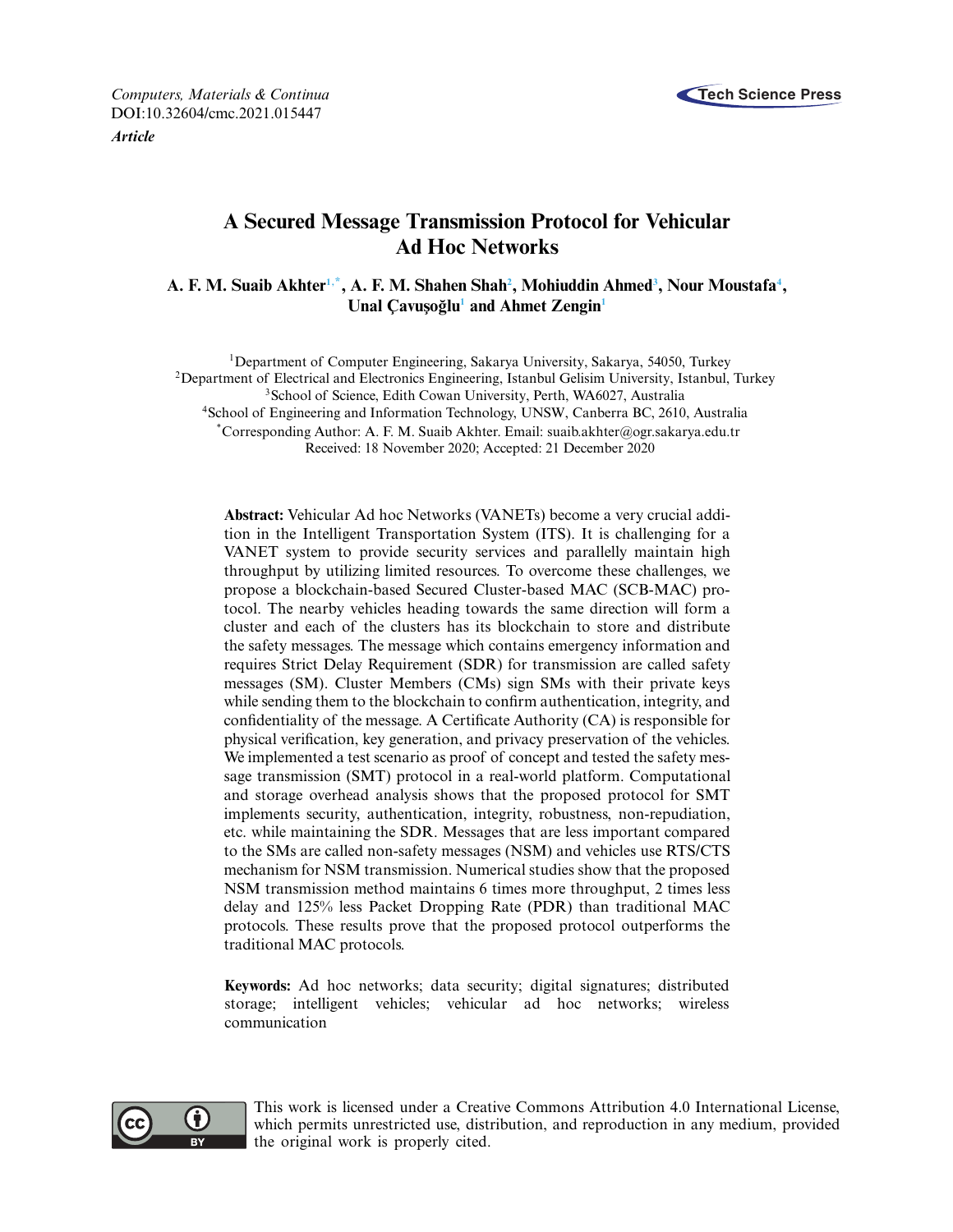#### **1 Introduction**

Vehicular Ad hoc Networks is an especial type of dynamic wireless network, designed to provide a communication infrastructure between vehicles. Inside a VANETs system each device needed to be well equipped to exchange information (send and receive) with other vehicle's drivers or vehicles within their reach. The IEEE 802.11-2016 standard [\[1\]](#page-17-0) provides MAC and physical layer protocols for VANETs.

VANETs are targeted to provide safety, efficiency and Infotainment. Collision warning, safe-distance information, congested road notification, risky vehicle warning, road barrier/obstacles/block notification, signal/rule violation warning etc. are emergency notifications which are transmitted between vehicles to alert each other by using different VANET protocols. These are called safety messages. Moreover, infotainment can be delivered by incorporating commercial service information, gas station/parking/restaurants/hotel information, media content download, multiplayer games, etc. Those are categorized as the non-safety message. Safety messages always get priority for transmission as fail or delay distribution of those messages may result in severe accidents, traffic jam, etc. Processing all types of messages together will increase the traffic and harm the throughput and overall performance. Because during transmitting, it is required to follow Strict Delay Requirements (SDR) of 100 ms for safety message [\[2\]](#page-17-1). Contrastingly, NSM is comparatively less important than safety message and does not require SDR to follow.

To maximize the throughput and minimize transmission delay  $\&$  PDR Cluster-based (CB) protocols could be a better solution for VANET [\[2\]](#page-17-1). The nearby vehicles heading towards the same direction could form a cluster to transfer information among themselves. Although CB systems are easier to manage and simultaneously appropriate for resource utilization and performance enhancement, traditional CB systems are suffering from some shortcomings like hidden node problems, traffic overloading, packet dropping, etc. CB-MAC protocol [\[2](#page-17-1)] has overcome the shortcomings of CB systems and proposed a complete solution for VANET. By using their Non-Safety Message Transmissions (NSMT) protocols, it improved the communication quality by increasing the throughput and decreasing transmission delay & Packet Dropping Rate (PDR). Adding the security attributes like confidentiality, authenticity, reliability, transparency, integrity etc. to the CB-MAC system could assure security with good performance.

However, safety messages are very crucial for VANET systems and should be protected from any kind of attacks. Attackers could modify message contents and generate false messages or can provide false replies by using a man-in-the-middle attack [\[3\]](#page-17-2). Those security leaks may result in fatal accidents.

Meanwhile, the popularity of blockchain is increasing because of its distributed features and the secured storage service for P2P communication. Blockchain is considered as immutable ledgers and ensures important security services [\[4](#page-17-3)[,5\]](#page-17-4). All data and transactions are stored as chained blocks and it is not possible to edit or delete any information after being stored, which ensures the integrity, immutability and trustworthiness. These features motivate us to employ blockchain in the proposed system to store safety messages. A Public Key Infrastructure (PKI) based digital signature algorithm is used to ensure the authentication of the cluster members and also to provide communication security. Additionally, we propose a Certificate Authority (CA) for physical verification of the vehicles and to generate a public-private key pair for each of the vehicles. In this paper, to increase throughput by ensuring security services, we propose a Secure Cluster-based MAC (SCB-MAC) protocol for vehicular ad-hoc network. The target is to introduce the security features to the SMT of VANET systems. Handling safety and non-safety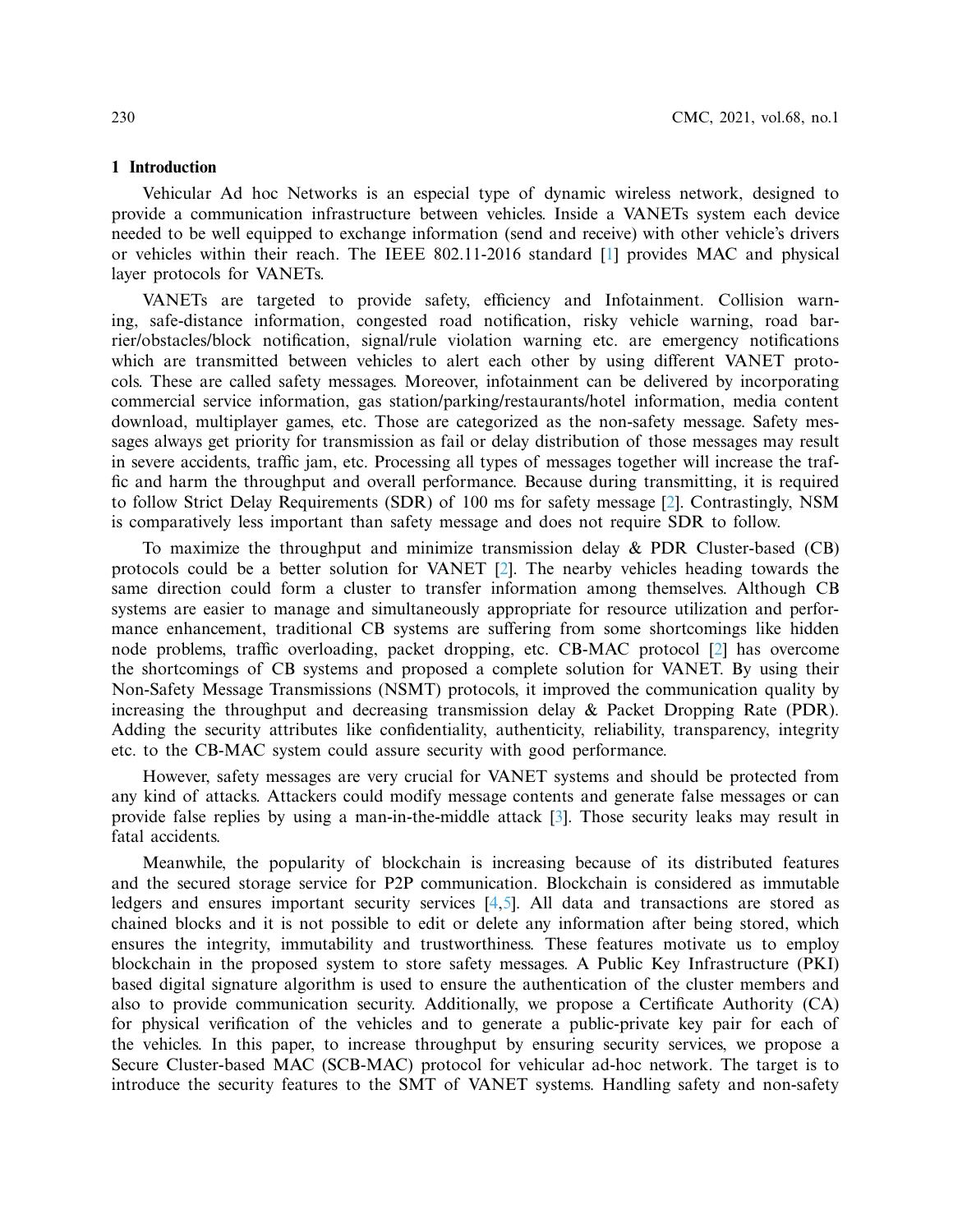messages separately, providing signature-based security during cluster joining and communication, blockchain-based decentralized and distributed storage of the messages and vehicles registration and physical verification are the novelty introduced in this paper. As a Proof of Concept (PoC), we implement an Ethereum blockchain in virtual machines with Cluster Members (CMs) and CH to simulate the SMT. The scenario is tested in a real-world Ethereum test network named *Rinkeby* test network [\[6](#page-17-5)].

The contributions of the paper are the followings:

- We propose a blockchain-based Secured Cluster-based MAC protocol (SCB-MAC) for VANETs. SCB-MAC defines the formation of the cluster, handshake methods, safety and non-safety message transmission in details. We have modified some of the control packets formats of IEEE 802.11 to allow blockchain and to support those methods.
- We propose blockchain to store and distributes the safety messages of clusters to provide a decentralized environment while ensuring robustness, temper resistance, immutability, fairness and transparency of the safety messages. The blockchain is hosted in the cloud and the corresponding CH and CMs will communicate with it by using high-speed internet. All the CMs including CH are considered as the full node and anyone can initiate a transaction on the blockchain to inform a safety message. Blockchain will generate block from each of the safety messages and broadcast it to all the CMs including CH.
- We have employed a PKI based digital signature method to ensure the authenticity of cluster members as well as to provide communication security. During cluster joining communicating with the blockchain server, digital signature is used to ensure user authentication and integrity, confidentiality, nonrepudiation of the message.
- We introduce CA to register and verify vehicles. Additionally, it is responsible to generate public-private key pair for each of the vehicles and to ensure the safety, security and preservation of their privacy.

We have discussed some cluster based VANET systems with their performance and security in the related work section (Section 2). Research paper where blockchain is employed for VANETs is also added in that section. The system structure is demonstrated in Section 3. The tools used for implementation and experimental setup details are discussed in Section 4. The performance analysis of the proposed SCB-MAC protocol is demonstrated in Section 5. Security analysis of the proposed method is presented in Section 6. In Section 7 we present the conclusion of the paper with some possible future works.

### **2 Related Works**

Cluster-based systems are proved very useful for VANETs. The quality and performance improvement by using a cluster-based architecture in VANETs can be found in [\[7\]](#page-17-6). Yang et al. [\[8\]](#page-17-7) proposed a cooperative Clustering-based Medium Access Control (CCB-MAC) protocol to enhance the trustworthiness of emergency message broadcasting by improving their reception rate. In [\[9](#page-17-8)], the researchers presented a multi-channel CCB-MAC which also improves the reliability with QoS support with the help of cooperation between the members. The authors in [\[10](#page-17-9)] also proposed a cluster-based multichannel MAC protocol where they developed an analytical model to find out suitable window size for the MAC protocol to balance between the delay and the successful delivery rate. A hybrid cluster-based protocol is proposed for safety message transmission by [\[11](#page-17-10)] which improves the network stability and increase channel utilization by selecting the cluster head according to the mobility factor of the vehicles. Due to lack of neighboring node,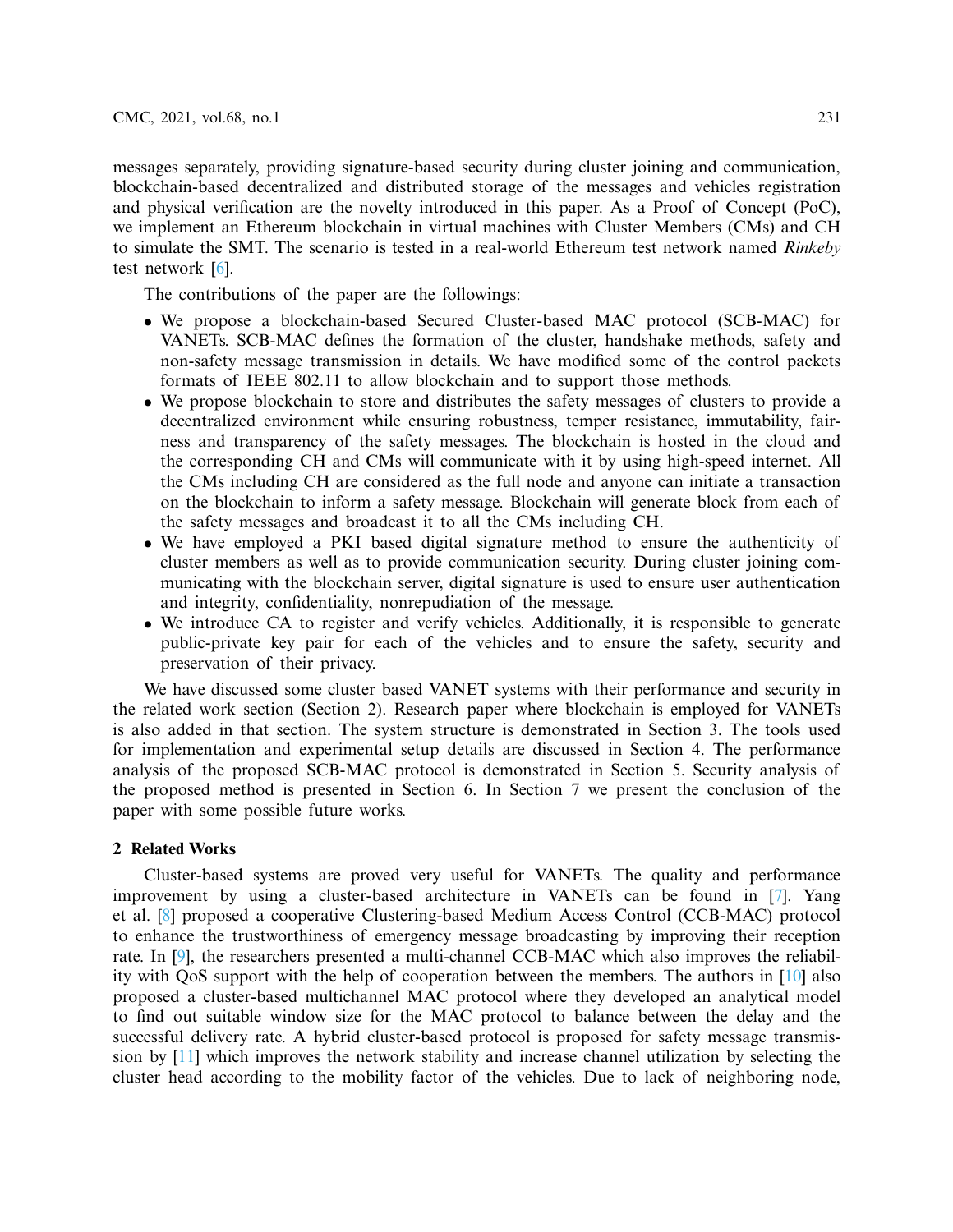TDMA protocols are not able to utilize all the time slots of a frame. The  $[8-11]$  $[8-11]$  do not have efficient resource utilization capability.

In [\[12\]](#page-17-11), researchers proposed DMMAC, which is also a cluster-based MAC protocol by utilizing Fuzzy logic Inference System (FIS). But their method is applicable only for emergency/safety messages. A multihop-cluster based hybrid architecture is presented for the safety message transmission to minimize the connection overhead and PDR [\[13\]](#page-17-12). In [\[14](#page-17-13)], the researchers combine the clustering protocol and carry-and-forward schemes for highway VANETs. Reference [\[14\]](#page-17-13) shows improvement in data download volume and throughput but information about network delay and packet dropping rate is not mentioned.

The strict delay constraint for the safety message transmission is 100ms, but the presented methods do not satisfy this credential. Additionally,  $[8,11-13]$  $[8,11-13]$  $[8,11-13]$  provide solution only for safety messages and does not concern about the general messages or non-safety messages. Thus, in this paper, we propose a cluster-based method where safety and non-safety messages are handled separately according to their importance. Rather than following the traditional MAC protocols, a blockchain-based method is proposed to ensure the SDR for safety message transmission.

Zhang et al. [\[15\]](#page-17-14) presented a Data Security sharing and Storage system based on the Consortium Blockchain (DSSCB). They utilize the temper-proof and security features of blockchain to store authentication information like identity and keys with location, direction, current position and rule violation information of the vehicles. Similarly, Javaid et al. [\[16\]](#page-17-15) use blockchain to store registration and status information of vehicles in their DrivMan system. To ensure the trust of vehicles, a video storage system was proposed by Xie et al. [\[17](#page-17-16)] where vehicles use their onboard camera to capture video of the surroundings and send it to a blockchain to store. The stored information is used to analyze the behavior of vehicles to find any unwanted or malicious behavior. Wagner et al. [\[18\]](#page-18-0) proposed a method to ensure the integrity of the event messages. Blockchain is used to store the reputation score of the vehicles which is updated after each transaction. Zhang et al. [\[19\]](#page-18-1) utilized blockchain to store important traffic event information like traffic violation and accidents. They use Mobile Edge Computing (MEC) for computational support, but because of MEC, the system is not fully decentralized. Another blockchain-based message dissemination service was proposed in  $[20,21]$  $[20,21]$ . Blockchain is used to store the verified event information to ensure the security and trust of the system. Another event validation mechanism is proposed by Yang et al. [\[22](#page-18-4)] where RSUs broadcast event messages to the vehicles and vehicles use PoW to verify the trustworthiness of that event. To implement a scalable system, they use local blockchain to provide quick response to the local vehicles and then all the local RSUs synchronized the data into the global blockchain. But the infrastructure cost for RSU and resources are high, thus in most of the cases vehicles have to pay a good amount of money for that  $[23]$ . To handle the huge workload of event data, Singh et al. [\[24\]](#page-18-6) presented branch–based technology with blockchain in where blockchains are divided into branches and each branch is responsible to provide services in different geographical areas. To increase the scalability, some researchers use multiple blockchain to store different information separately [\[25](#page-18-7)[–27\]](#page-18-8).

In the above-mentioned research, different types of blockchain are used for different purposes. However, none of them differentiates between message or event types. If all the transmitted messages or event information are stored together in the blockchain with proper security encryption services, the time and storage overhead of the system must be high. It results to decrement of throughput and increment of delay. To minimize the difficulties of consensus and mining [\[18\]](#page-18-0) minimize the difficulty to 4 leading zeros while [\[24](#page-18-6)] set it to 3. Blockchain could be the best solution to provide security, integrity, availability, transparency, robustness etc. But without proper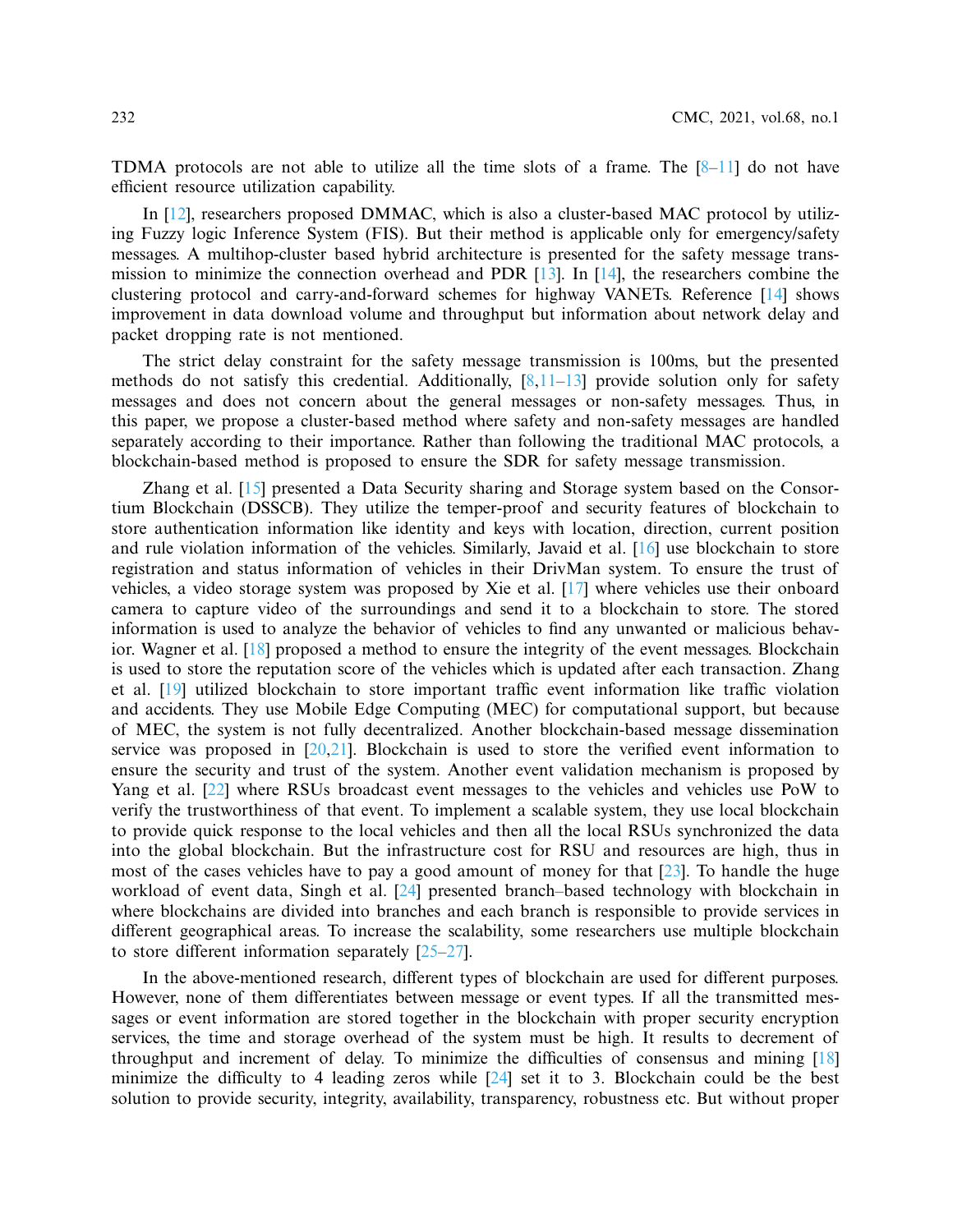management, the performance could be very low. Thus, we propose a blockchain to store the safety messages. Non-safety messages are not stored in the blockchain as they are less important and consume too much storage.

### **3 System Structure**

The nearby vehicles heading towards the same direction will form a cluster. All the vehicles are well equipped with necessary hardware and software resources to send and receive messages including OBU, Sensors, Global Positioning System (GPS) and high-speed internet connection. The vehicles are physically verified by a Certified Authority (CA). CA also generates and assigns a public-private key pair to each vehicle and all the vehicles will be known as their public key. CA is considered as secured enough to preserve the privacy of the vehicles. A graphical representation of clusters is presented in [Fig. 1a.](#page-6-0) Among the vehicles, one will be elected as Cluster Head (CH) and others become Cluster Member (CM). By this way, a centralized system is formed where all the NSMTs between CMs will be handled by the CH as an access point. Every cluster owns a blockchain to store the safety messages. All the CMs including CH are considered as a full node and anyone can initiate a transaction in the allocated blockchain to inform about an emergency. Vehicles will sign the message with their private keys to confirm their identity and to ensure nonrepudiation. The blockchain server will check the authentication and then generates block from the message and broadcasts it to all the members. Details of the system model are discussed in the following subsections.



<span id="page-6-0"></span>**Figure 1:** (a) Application scenario, (b) modified control packet format for SCB-MAC

### *3.1 Formation of SCB-MAC Cluster*

SCB-MAC is a cluster-based system with some modification from the traditional IEEE802.11 standard (see [Fig. 1b\)](#page-6-0). In this section, we will discuss the details of cluster formation and related details.

### *3.1.1 Cluster Membership*

To join a cluster, an isolated vehicle has to broadcast a control message called Request to Cluster Formation (RTCF) in the network. Cluster Information (ClI) and the vehicle's public key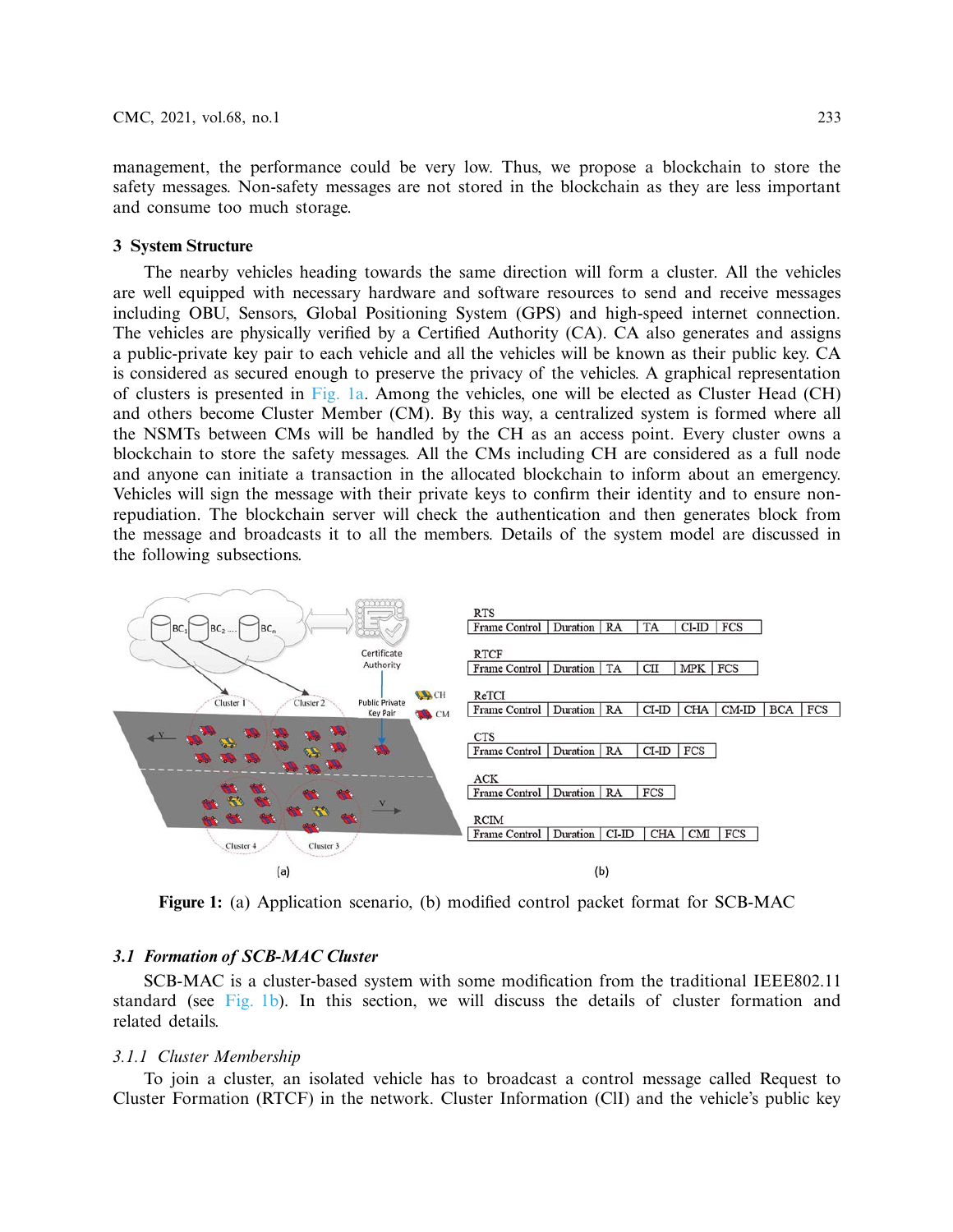i.e., the Member's Public Key (MPK) are included in the RTCF. Then, CH of the nearby cluster sends back a (Registration to Cluster) ReTCl packet to the isolated vehicle by informing about the cluster, Public key of CH and the Address of the Blockchain (BCA) assigned to that cluster. The new member id of the vehicle is also included in the ReTCl. To ensure authenticity, CH signs the BCA with its private key. The newly joined member has to decrypt it by using the public key of CH and then registered to the assigned blockchain. A vehicle can receive multiple ReTCl, in that case, the vehicle will calculate the time interval between sending and receiving of the control messages and join the cluster where the delay is minimum. If no cluster is present nearby and the vehicle considers itself as CH and starts a new cluster. Then it can apply to the server to allocate a blockchain for the newly formed cluster. The new CH will broadcast the ClI in the network and wait for some CMs to join. Unified Modelling Language (UML) is used to sketch the FSM of the proposed SCB-MAC protocol (see [Fig. 2\)](#page-7-0).



<span id="page-7-0"></span>**Figure 2:** Finite state machine of the proposed SCB-MAC protocol

### *3.1.2 CH Election and Cluster Merging*

An active but isolated vehicle will broadcast RTCF and wait for ReTCl to join an existing cluster as a CM. But if it does not receive any ReTCl and SIFS timeout occurs, the vehicle becomes CH to form a new cluster. If multiple CHs come very closer and start using the same channels, CHs will receive control messages from each other. Then all the CHs those who realize the existence of cluster(s) will broadcast a control message called Request to Cluster Merging (RCIM). Inside RCIM, CH includes Cluster's Member Information (CMI) to inform the number of CMs active under its cluster. After receiving the RCIM, Cluster(s) with a lower number of CMs will join to the cluster with the largest number of CMs. All the CMs including the CH(s) will join as new CM. Newly joined CMs will exchange RTCF and ReTCl with the CH to complete the merging process. CH of the previous cluster will initiate a transaction in the current blockchain to synchronize the valid safety messages from the previous blockchain.

### *3.1.3 Leaving a Cluster*

For different circumstance, anyone can leave a cluster and then the CMs list is updated dynamically. Cluster leaving may be required in four situations and those are demonstrated in [Fig. 3.](#page-8-0) While the CH sends RTS to a CM and does not receive any CTS even after retransmission, CM will be considered as out-of-reach (see [Fig. 3a\)](#page-8-0). Similarly, while the CH sends RTS on behalf of a sender CM to receiver CM and does not receive any CTS even after retransmission,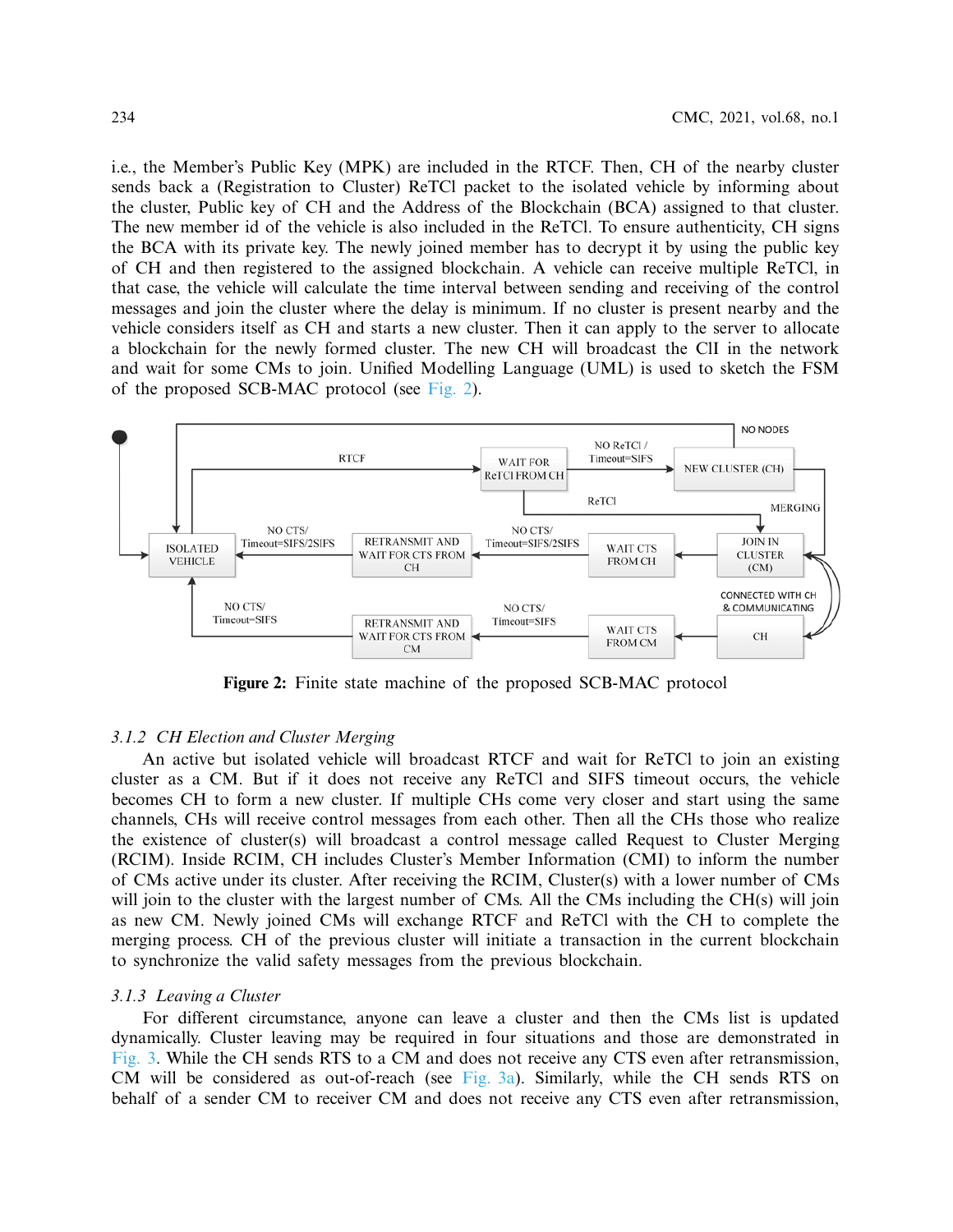destination CM will be considered as out-of-reach (see [Fig. 3d\)](#page-8-0). If there is no ACK received from a CM after broadcasting and resending a message, that CM will be considered as out-of-reach (see [Fig. 3b\)](#page-8-0). If the CH is out of reach and a CM does not receive any CTS even after the retransmission the CM will initiate a cluster leaving process (see [Fig. 3c\)](#page-8-0).



<span id="page-8-0"></span>**Figure 3:** Cluster leaving processes while (a) no CTS is received from a CM, (b) no ACK is received from a CM, (c) no CTS is received from the CH and (d) no CTS is received from the  $CM(D)$ 

### *3.2 Safety Message Transmission (SMT)*

Collision warning, safe-distance information, congested road notification, risky vehicle warning, road barrier/obstacles/block notification, signal/rule violation warning etc. are considered as emergency or safety messages. These types of messages have strict delay requirement which is 100 ms [\[2\]](#page-17-1). The safety messages should come from a valid source and stored in such a way that, if one or multiple cluster members (including the CH) leave the cluster, the safety messages should not be lost. Traditional cluster-based systems are managed by a central node and thus the possibility of single point-of-failure is high. Blockchain is a perfect solution for these obligations as it provides data storage and management system in a distributed environment.

When any isolated vehicle become a CH, it will communicate with the server to get the network address of an available blockchain. The server will provide an address where the smart contract for the SMT was previously deployed. If the CH was a member of any previous SMT blockchain, it will copy the related and valid safety messages to the newly created blockchain as transactions. Whenever a CM wants to join the cluster and shares its public key, CH will send the sever credentials of the blockchain by signing it using the CH's private key. The CM will connect with the blockchain server and then it will synchronize to receive all the existing safety messages of the blockchain. All the CMs including CH are independent nodes in the blockchain and everyone can perform transactions in the blockchain to inform others about a safety message.

Each safety message is generated by a smart contract as a transaction and stored chronologically as a block in the blockchain. After any block is generated, all the CMs will get notification about the newly created safety message in block form. If any CM has validity expired information for a particular safety message, it will request for another transaction in the blockchain to mark the message as invalid. For example, whenever a vehicle changes a lane it will generate a transaction but when the vehicle will move to another lane the previous information become invalid. Thus, it will generate an invalid transaction and the block will be marked as invalid. As the messages consume very small storage, the block will not be removed from the blockchain. However, the information stored in the block could be used by the law enforcement authority to investigate different occurrence like an accident, traffic jam etc.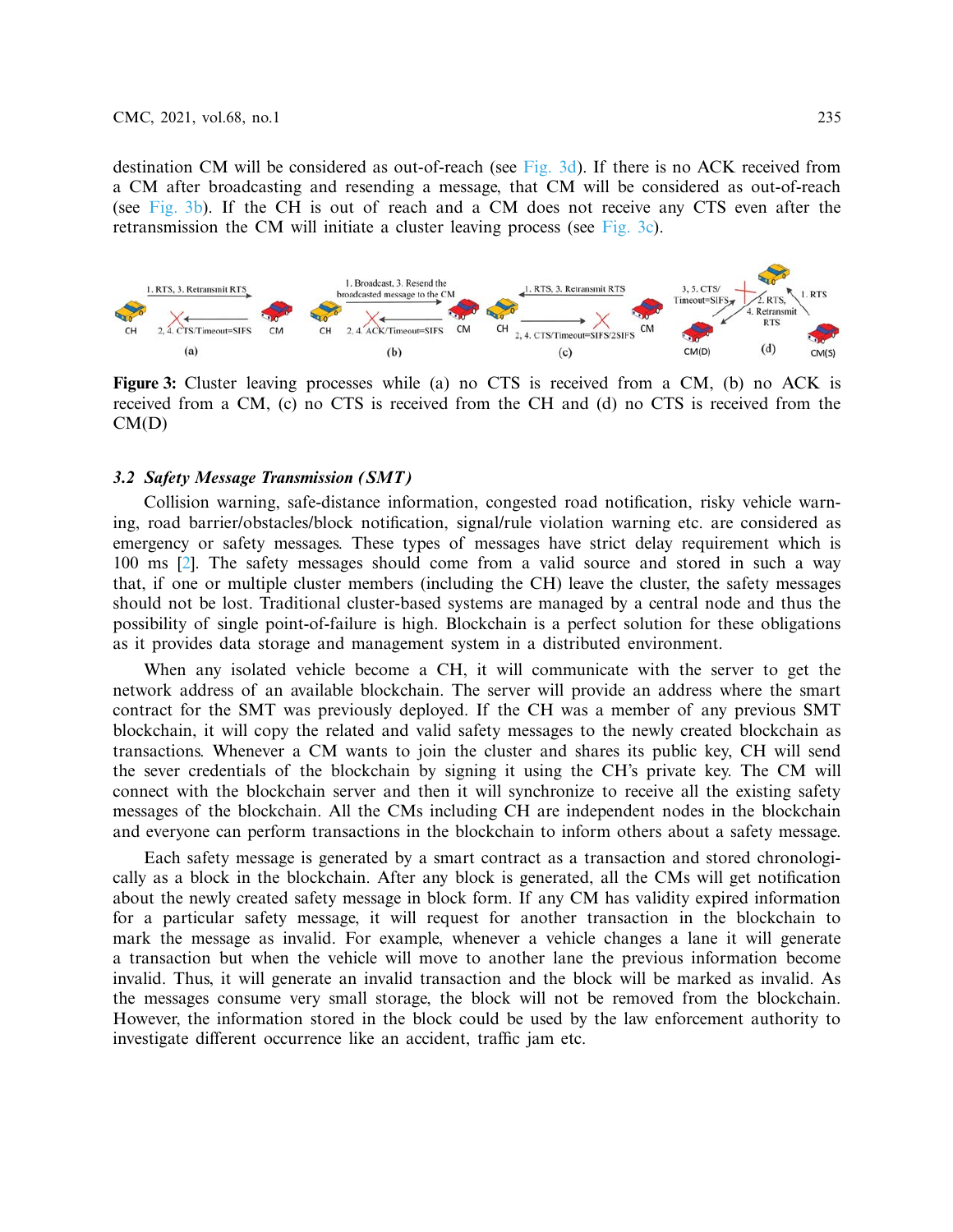#### *3.3 Non-Safety Message Transmission (NSMT)*

The non-safety message transmission will be unicast to and fro a CM or a CH. There are three categories of unicast and corresponding transmission is briefly discussed here. From CH to CM, there is a direct unicast from CH to CM. CH verifies transmission using ACK. The data is routed via CH as a CM cannot send non-safety messages directly to another CM, rather they send it to the CH and CH will be responsible to broadcast messages to the destination CM. On the other hand, CH can transmit non-safety messages to neighbour clusters' CH by using the RTS/CTS mechanism. [Fig. 4a–4c](#page-9-0) shows the handshaking between the members of the proposed NSMT protocol.

Like traditional MAC protocols, if all the CMs are transmitting messages to each other there will be duplicate message exchanges and hidden node problem is possible to occur. Moreover, with the increment of the number of vehicles a huge flow of messages will be generated which increase the chance of collisions and transmission delay [\[2\]](#page-17-1). Thus, in the proposed method, CM has the responsibility to handle the non-safety message communication and rather than broadcasting immediately CH sends to one CM at a time and waits until receiving an ACK from that CM. After the ACK is received it will send the message to another CM. It is possible to set the maximum number of retransmission limit for NSMT, and if an ACK does not receive by the CH within that time, it will retransmit the message until the limit. [Fig. 4d](#page-9-0) shows the flowchart.



<span id="page-9-0"></span>**Figure 4:** (a) Handshake between CH and CM during NSMT, (b) flowchart of the NSMT method

### **4 Implementation**

For the proposed SMT of the SCB-MAC protocol, we present a Proof of Concept (PoC) implementation by using the Ethereum blockchain. Generally, the transactions are performed by miners who are also members of the blockchain. But in the proposed system, as the vehicles are the members of the blockchain and many of the vehicles do not have the capability to mine blocks, we have introduced a server which will perform the mining tasks on behalf of the vehicles. Moreover, online computing service providers also maintain a distributed service. Thus, our proposed system is decentralized and distributed as the data are not stored in the server or a specific location rather stored in all the vehicles storage. A Virtual Machine (VM) was configured with Ubuntu-18.04.4-desktop-amd64 to host the Ethereum blockchain and also act as a miner. Two other VM is considered as CH and CM. Registration to the blockchain and message transmission is tested with this setup. We are going to describe the details of the implementation in this section.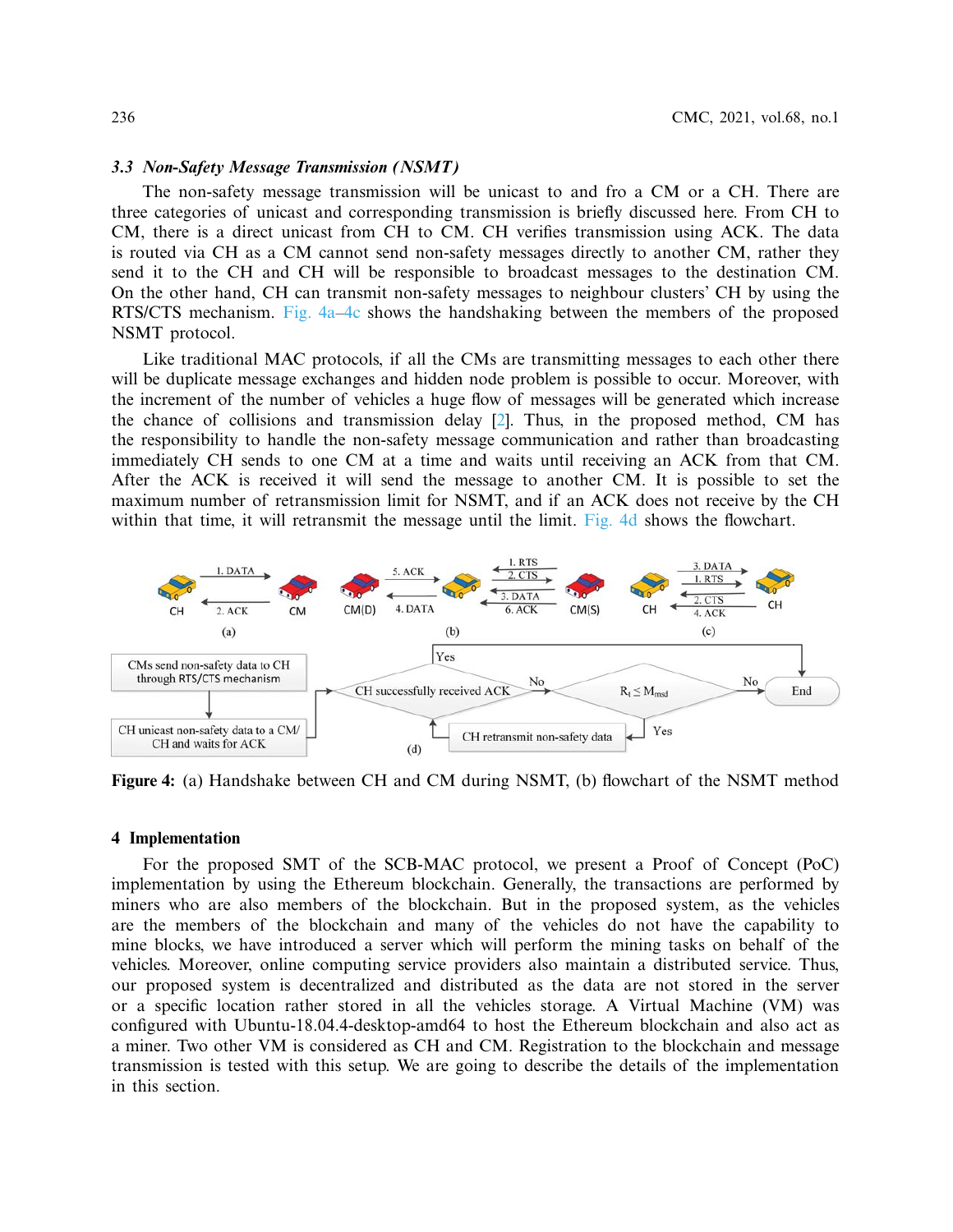### *4.1 Tools*

We implemented the SMT module of the SCB-MAC protocol by using the Truffle framework. It's a well-known testing framework for Ethereum blockchain which provides all the facilities to manage smart contracts, automated testing of the codes, deploy smart contracts in Ethereum blockchain [\[28\]](#page-18-9). To emulate and test the smart contracts into a blockchain, the truffle suite offers *Ganache* [\[29\]](#page-18-10), a virtual private Ethereum blockchain. *Ganache* offers special features to examine the blocks and transactions, blockchain log to analyse the responses and debugging information in the popular platforms like Windows, Mac OS and Linux. The vehicles use *metamask wallet* [\[30\]](#page-18-11) to connect with virtual private blockchains. It provides all the wallet facilities to access, control and pay to the blockchain-based applications. *Metamask* comes in the form of a browser extension and also available for iOS and Android as apps. Not only the main Ethereum network but *metamask* also provide the facility to connect with different test networks including custom RPC (Remote Procedure Call). A Node Packet Manager (NPM) is used to executes JavaScript in the proposed method [\[31](#page-18-12)]. To interact with the smart contract, we developed the client-side in HTML by using Lightweight NPM Server [\[32\]](#page-18-13).

### *4.2 Experiment*

In a typical VANET system, all the vehicles may not have the mining capabilities. Thus, in the proposed system, one or more servers are used to perform mining on behalf of the vehicles. It could be an external EDGE server (like [\[17](#page-17-16)[,20](#page-18-2)[,21](#page-18-3)]) or an existing blockchain server (like [\[6](#page-17-5)[,33\]](#page-18-14)) which is available online. To test our proposed system in both environment we present two different experimental setups. In the first setup, we are considering a dedicated EDGE server as miner (configured in a virtual machine). Moreover, In the second experiment, a real-world platform (*Rinkeby* test network) is considered as blockchain server to perform mining.

### *4.2.1 Ganache Test Server*

To implement the SMT module we prepared a VM as blockchain server with Ubuntu-18.04.4 desktop-amd64 installed. First, we install *ganache* and consider it as a blockchain of a particular cluster. Then, we install NPM as it is a prerequisite to rum truffle framework and then install the other dependencies. In the SMT blockchain, there are two types of operations. First one is to store a safety message and the second one is to mark it as invalid when the impact/validity of the message is no longer valid. Thus, we write a smart contract which consists of three functions. One to view the existing blocks, the second one to add a safety message in the blockchain and the third one to mark a safety message as invalid. The SC is written in solidity and deployed into the blockchain by using truffle.

Next, in the CH and CM virtual machines, we install *metamask* Ethereum wallet extension in the Firefox web browser. In the *metamask*, we use the custom RPC option to connect the *ganache* blockchain server which is running in the server VM with a customisable port number. The CM and CH used their public keys to register with the blockchain. We considered that the CM and CH are verified by CA. Thus, the CM and CH have the permission to perform operations in the blockchain. *Ganache* provides 100 ethers to CM and CH to pay the fees i.e., the gas during a transaction. After testing it in the local VM, we found that all the functions are running fine and ready to deploy in a real-world platform.

### *4.2.2 Rinkeby Ethereum Testnet*

To deploy smart contracts and execute transactions in a real-world platform, we have used *Rinkeby* [\[6](#page-17-5)], which is an Ethereum test network. It is one of the popular test networks used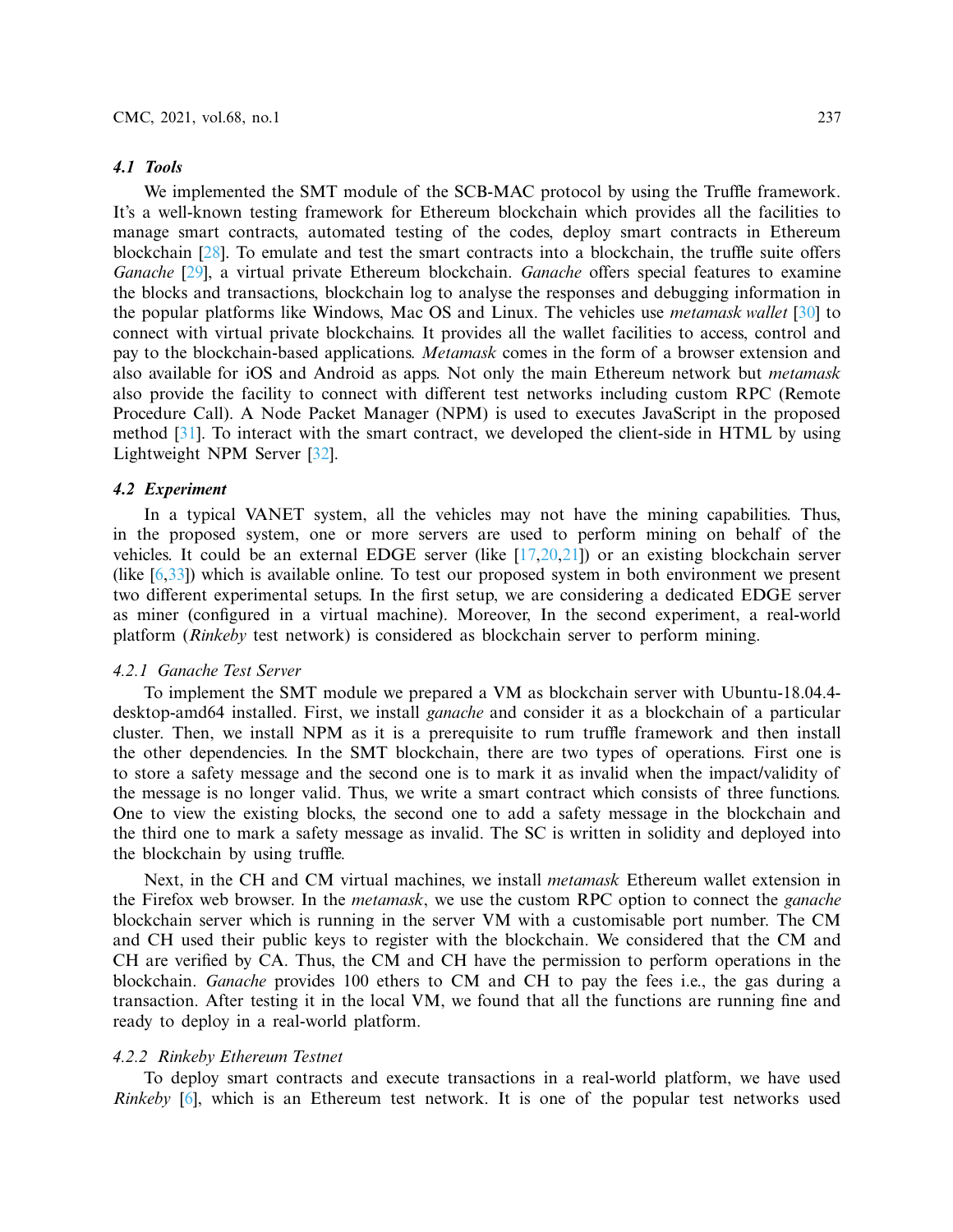by blockchain developers. By sharing the account information in the social network, we have earned some virtual currency i.e., ether which is usable only for *Rinkeby*. Although the earned ETHERs for *Rinkeby* are valueless in the real world, to perform any transaction and smart contract deployment we need those ETHERs to pay the gas price.

We have tested our smart contract in the Remix IDE (integrated Development Environment) which is a platform independent environment [\[34](#page-18-15)]. It's a web-based service which provides different compiler versions to run smart contracts and execute blockchain transaction. After deploying the smart contract and performing some operations in the *Rinkeby* testnet by using Remix IDE, details report about the blocks and transactions can be found in the *etherscan* web site [\[35](#page-18-16)]. The reports include the timestamp, transaction fee, gas limit, gas fee, block number, hash values of transactions etc.

### **5 Performance Analysis**

The performance analysis of the proposed SCB-MAC protocol is divided into two parts. Firstly, we will demonstrate the performance of the SMT protocol which includes the computational overhead analysis of the digital signature and key generation algorithm. Storage overhead due to Ethereum blockchain is also presented in that section. Then we will discuss the performance of the NSMT protocol by comparing the throughput, PDR and delay with the traditional MAC protocol.

### *5.1 Performance Analysis of the SMT Protocol*

To ensure security, integrity and authenticity of the transferred message whenever any CM or CH wants to initiate a transaction in the blockchain, it signed the message with its private keys as a proof of authenticity. Similarly, during the first communication with a CM, CH sends BCA inside ReTCl by signing it with CH's private key. In both situations, the system uses RSA-1024 algorithm. The security strength i.e., the difficulty of breaking the key is measured in bits and according to NIST [\[36](#page-18-17)], the security strength of RSA-1024 is 80 bits. That means to break the key attacker have to perform at least 280 operations. According to some reports 80-bit security is considered as below standard, but for the system with lower computational power like VANET, IoT, etc. that would be considered secured enough. However, Singh et al. [\[37](#page-18-18)] presented RSA-1024 with the security level equal to the symmetric key size of 112-bit. In SCB-MAC, vehicles use high-speed internet connection to communicate with the blockchain and the propagation delay considered ignorable.

### *5.1.1 Computational Overhead*

For a computer with more than 1.5 GHz clock speed, RSA-1024 with 80 bits security would take 1.48 ms for signing and 0.07 ms for verification [\[38](#page-18-19)]. So, it is possible to sign and verify a message within 1.55 ms. However, to calculate the signature and verification time for RSA-1024 with 112-bit security three intelligent vehicles are considered with different computational resources. Processing speed and RAM of the vehicles are presented with their time required to sign and verify a safety message of 24-bytes are presented in [Fig. 5.](#page-12-0) For IV1, IV2 and IV3 it requires 32.34, 28.27 and 19.32 milliseconds respectively to complete sign and verification process.

As the strict delay constraint for the SMT is 100 ms, it is possible to sign and verify at least 64 messages by using RSA-1024 signature method (with 80-bit security). However, while the security strength is considered 112-bit, it is possible to complete 3 to 5 transaction. From the previous works we have found that the average delay for safety messages of [\[10\]](#page-17-9) is 151 ms and in [\[39](#page-18-20)] it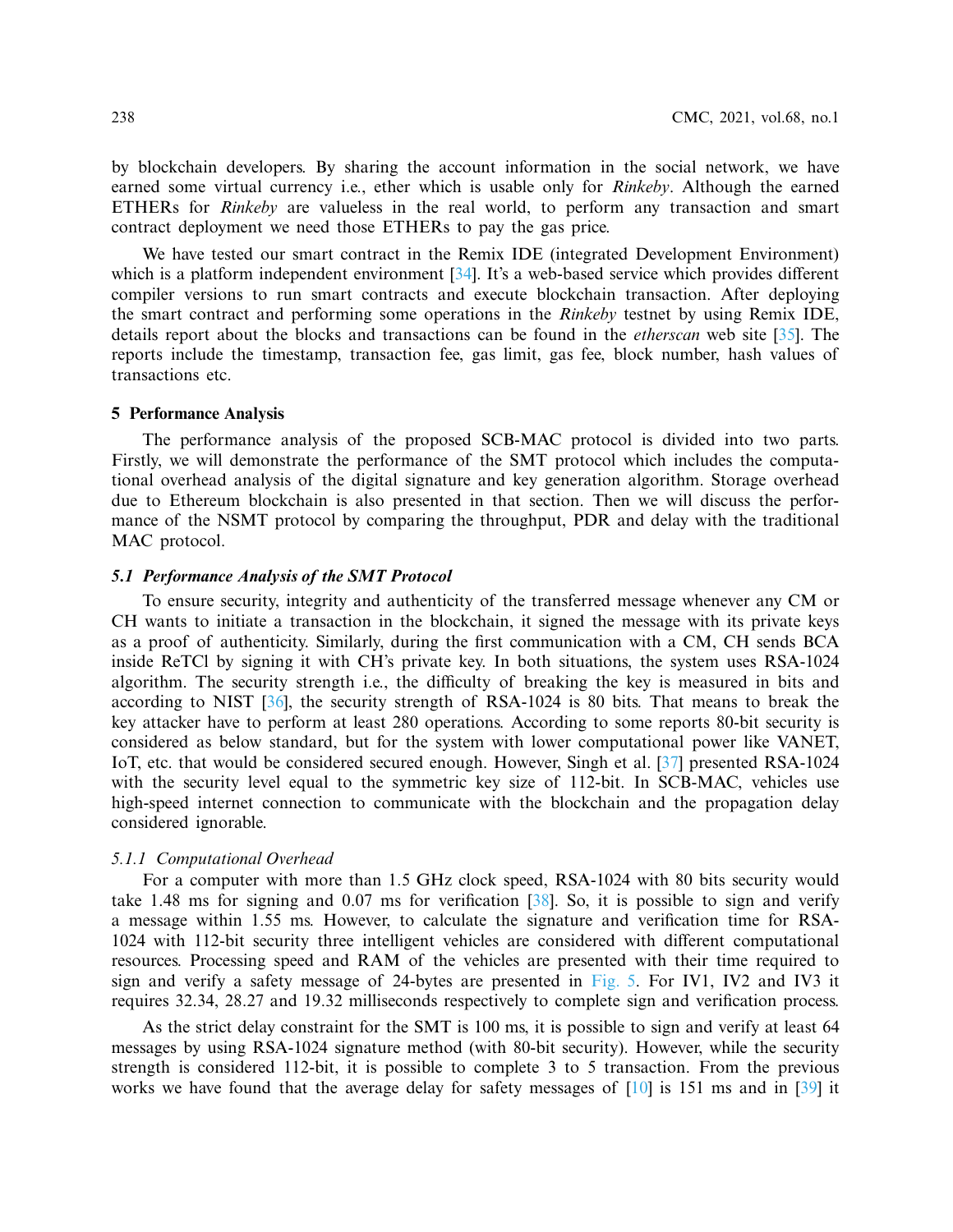is also more than 100 ms. So, the SMT time is good enough to maintain the SDR. However, it is possible to hire multiple EDGE servers to improve the scalability of the system. During cluster joining i.e., the registration processes the time required for signature and verification is 32.34 ms for a low configured vehicle (see  $Fig. 5$ ). That means it is possible to register more than 30 low-configured vehicles per second. This is a minimum cost to ensure security, integrity and authenticity. The CA use a key generator to provide public and private key pairs for vehicles. The key generation time for RSA-1024 is 97 ms for a computer with a 3.1 GHz processor and 4.0 GB of RAM [\[37\]](#page-18-18). So, it can generate at least 10 keys per second.



<span id="page-12-0"></span>**Figure 5:** Signature and verification time required for various intelligent vehicles

### *5.1.2 Storage Overhead*

Block header of the Ethereum blockchain is approximately 508 Bytes [\[40\]](#page-18-21). In Ethereum, every block consists of a single message. In the worst case, if a safety message block is generated in every 5 s (12 in a minute), the storage overhead is  $508 \times 12 \times 60 \times 24 = 8.37$  MB/Day. Therefore, the proposed method requires a small amount of storage and possible to store them for a long period. However, when there remains no member in a cluster, the server reset the blockchain by archiving all the blocks in a cloud. Thus, too much storage support is not required for the proposed SMT protocol.

### *5.2 Performance of the NSMT Protocol*

In SCB-MAC safety messages will be transmitted by using high-speed internet which will remove workloads from the internal network which results in an increment of throughput and decrease of PDR and delay during NSMT. In this section, we will present the performance analysis of the NSMT and compare it with the traditional MAC system. A numerical analysis is presented with arbitrarily distributed

A numerical analysis is presented with arbitrarily distributed n number of vehicles which are moving through a multi-lane road. Speed of the vehicles are considered as 100 km/h and the width of the road is 5 m. Vehicles are moving in almost the same speed and their transmission area is 500 m. If these parameters are changed, performance will be changed too. Details about their impacts are discussed in  $[41,42]$  $[41,42]$ . Tradition MAC protocols for VANETs are studied in  $[2,41,43]$  $[2,41,43]$  $[2,41,43]$ . We used these studies and data to compare our method with the traditional MAC protocols. However, in the context of this paper sensitivity test is not going to add any new value as the comparison will not be fair. More importantly, sensitivity test would have been apt if there were similar blockchain-based MAC protocol for VANET. The analysis is performed in MATLAB and the considered value of parameters are presented in [\[2\]](#page-17-1).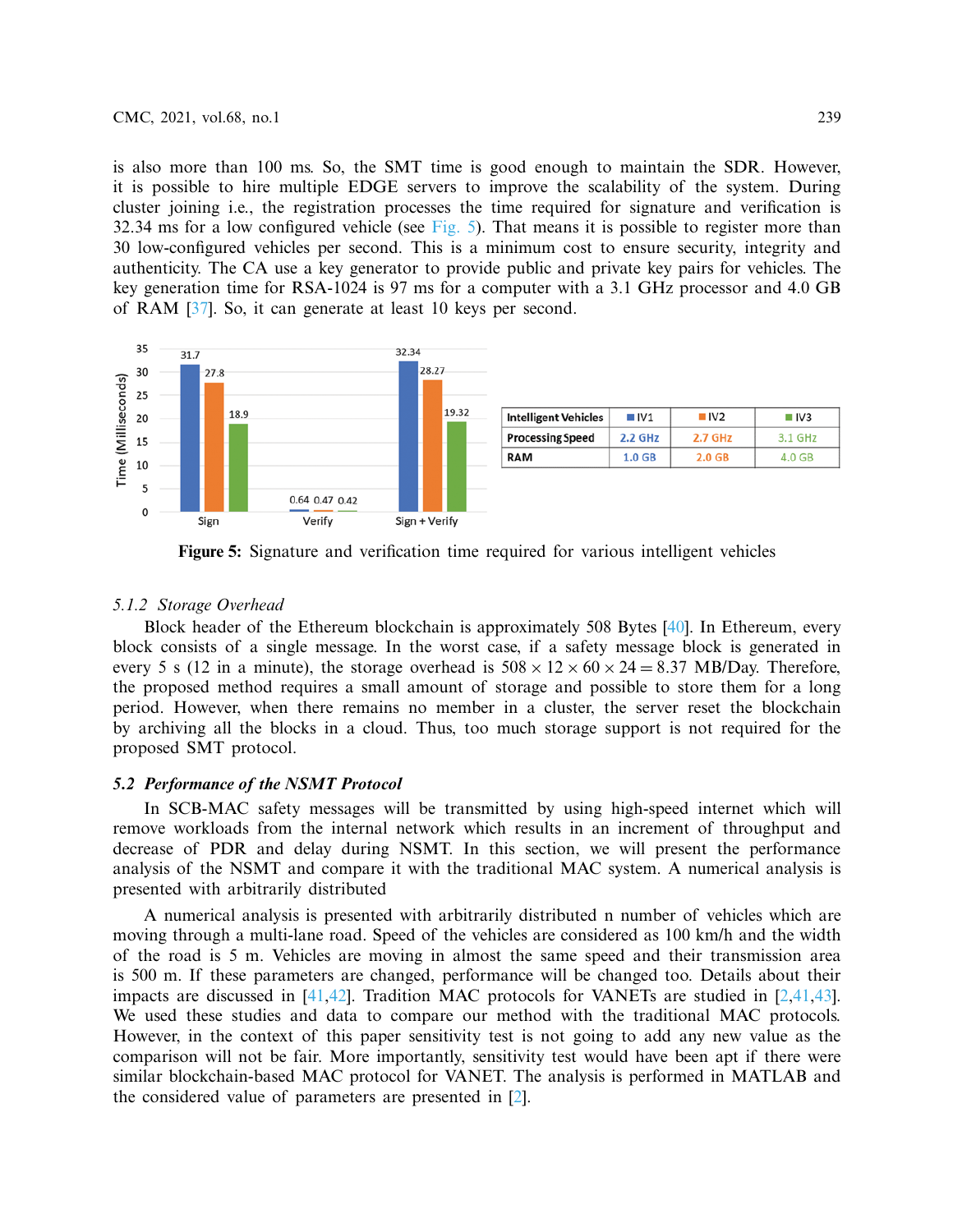#### *5.2.1 Throughput Analysis of the NSMT Protocol*

The normalised system throughput S for kth cluster is can be calculated as:

$$
S_k = \frac{P_s P_{busy} L}{T_e} = \frac{P_s P_{busy} L}{P_i T_{slot} + P_{busy} P_s T_s + P_{busy} (1 - P_s) T_c}
$$
\n
$$
\tag{1}
$$

Here, Ps = Probability of successful transmission,  $P_{busp} = At$  least one transmission is in progress,  $L =$  Transmitted packet length,  $P_i =$  Probability that the channel is idle,  $T_{slot} =$  Slot time,  $T_e$  = Expected time to spend in a state,  $T_{span}$  = Time span of slot, Ts = Time span for successful transmission and  $T_c$  = Time span if there is collision.

The throughput of the system would be:

$$
S = \sum_{k=1}^{j} S_k \tag{2}
$$

[Fig. 6a](#page-13-0) shows that the throughput for SCB-MAC (NSMT) is comparatively higher than traditional MAC-based methods. In traditional MAC, CH broadcasts all the messages immediately which increase collisions and throughput decrease quickly. When the number of vehicles is small, cluster size will be small. A small cluster could not be able to utilise the available radio resources due to an inadequate number of vehicles in the cluster and low traffic demand generated in the cluster [\[2](#page-17-1)]. Therefore, throughput is lower than traditional MAC protocol.



<span id="page-13-0"></span>**Figure 6:** (a) Throughput, (b) PDR and (c) delay comparison between SCB-MAC and traditional MAC

Firstly, as the safety messages are not using the internal network, the load of messages are less. Secondly, rather than broadcasting immediately SCB-MAC uses RTS/CTS to check the existence of the CMs first and then transmits to remove the hidden node problem. Thus, the increment of throughput is significant but with the increment of vehicles, collisions are also increasing which decrease the throughputs gradually for all types of systems. For example, while the number of vehicles reaches to 40, traditional MAC protocol is overloaded and too much collision decreases the throughput to almost 0 while proposed SCB-MAC can maintain a throughput rate near to 6 Mbps. Moreover, the maximum throughput of the SCBMAC protocol is about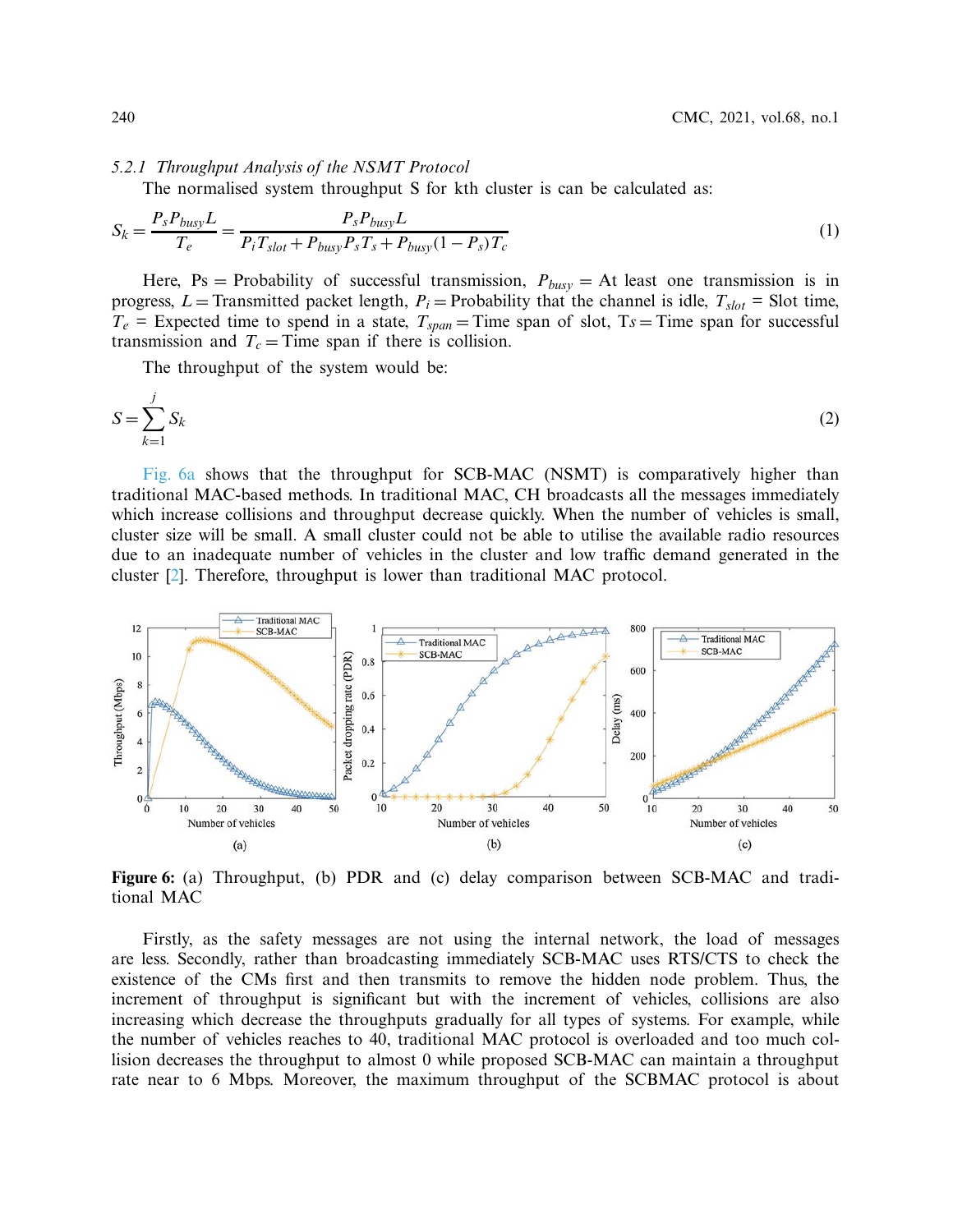12 Mbps for NSMT, where previously proposed methods like [\[7](#page-17-6)[,11](#page-17-10)[,14\]](#page-17-13) have achieved 1.1, 1.3 and 11 Mbps respectively.

### *5.2.2 Packet Dropping Rate of the NSMT Protocol*

To calculate PDR of the network the following equations are derived in [\[2](#page-17-1)]:

$$
PDR_{nsd} = (1 - P_s)^{M_{msd}} \tag{3}
$$

where  $M_{rnsd}$  are the maximum retransmission limit for NSMT. To ensure the availability of safety messages there is no limit for retransmission, which increase overhead and increment of PDR. In the proposed method, safety messages are not using the internal network which decreases the PDR rate of the network. Thus, PDR is less than traditional MAC in the proposed method although the retransmit limit is the same. [Fig. 6b](#page-13-0) shows that the PDR for the proposed SCB-MAC is near to 0 until the number of vehicles reaches to 30 and after that, it increases but always less than traditional MAC protocols.

### *5.2.3 Delay Analysis*

In [\[2\]](#page-17-1), Shah et al. presented the transmission delay of a cluster-based system could be calculated as:

$$
E[D] = E[T_{interval}] - \frac{P_{fdrop}}{1 - P_{fdrop}} \cdot E[T_{drop}] \tag{4}
$$

So delay for non-safety messages will be:

$$
E[D_{nsd}] = T_e \left( n - \frac{P_{drop}}{1 - P_{drop}} \times \frac{2}{1 + CW + M_{rmsd}CW/2} \right)
$$
\n<sup>(5)</sup>

[Fig. 6c](#page-13-0) shows the average packet transmission delay against the number of vehicles. As the proposed method uses RTS/CTS handshake before sending any non-safety messages, initially the transmission delay is a little higher than the traditional MAC protocol. But with the increment of the number of vehicles, the traditional MAC system faces rapid increment of transmission delay because of collisions, while SCB-MAC keeps it manageable.

### *5.2.4 Results and Discussions*

The cluster-based protocol is based on IEEE802.11 Distributed Coordination Function [DCF]. Performance of the IEEE802.11 can be found in [\[43](#page-19-1)[–49\]](#page-19-2). NSMT achieved maximum throughput of 12 Mbps, while some previously proposed method achieved  $[7,11,14]$  $[7,11,14]$  $[7,11,14]$  $[7,11,14]$  have achieved 1.1, 1.3 and 11 Mbps respectively. Increasing number of messages increases collisions which result to decrement of throughput and increment of PDR and delay. For SCB-MAC the internal network will be available only for non-safety messages because the safety messages will be transmitted by the internet. Therefore, the full network is available only for non-safety messages and that results in throughput increment. Maintain a throughput of 6 Mbps for NSMT, while the number of vehicles reaches to 40. In the same state throughput of traditional MAC protocol is close to zero. SCB-MAC is free from hidden node problem as only live nodes could receive non-safety messages which are achieved by RTS/CTS handshaking. By removing hidden node problem SCB-MAC can minimize PDR and transmission delays. When the total number of vehicles is 50, the transmission delay of the MAC protocol reaches to double (800 ms) than the proposed protocol.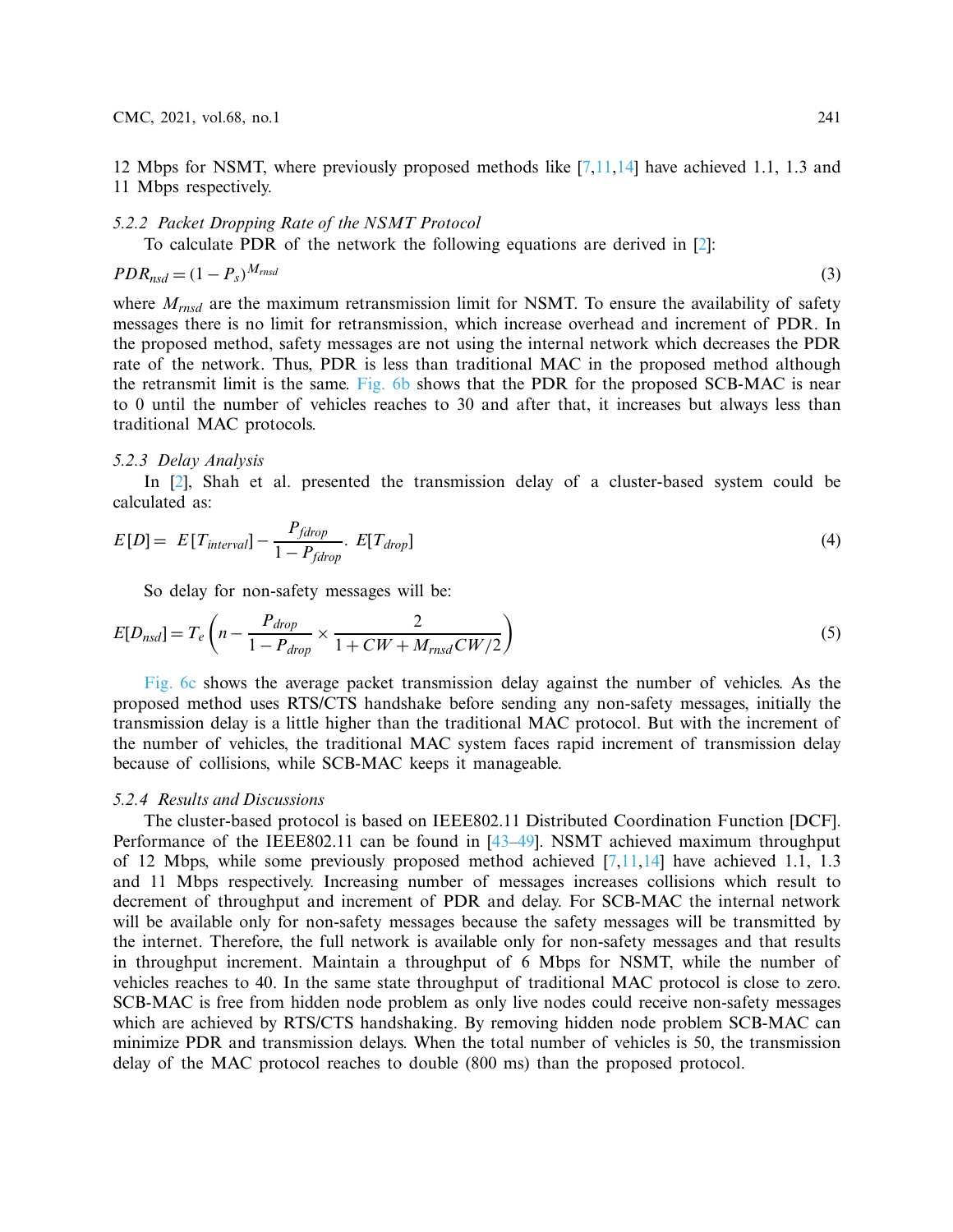### **6 Security Analysis**

In this section, we will discuss the security features of the SCB-MAC protocol. Blockchain with CA and public key infrastructure provide strong security to the transferred safety messages. The security features are the followings:

### *6.1 Source Authentication and Non-Repudiation*

We propose a PKI based digital signature method which is considered as secure until the attacker succeeds to get the private key. Each of the vehicles is physically verified by CA during registration. CA is responsible to ensure the safety and security of identities. To perform a transaction in the blockchain a vehicle has to encrypt the safety messages by using its private key to confirms its identity and nonrepudiation. The blockchain server will verify the vehicle's identity before creating a block.

### *6.2 Privacy Preservation*

The real identity of the vehicles is securely stored by CA by mapping it with their public key. The vehicles use to communicate with others by using their public keys to disclose their original identity to the public. Therefore, even if an adversary could get the public-private key pairs it is not possible to guess the real identity of the vehicles. The proposed SCB-MAC ensures the privacy of the vehicles with the help of CA.

### *6.3 Security, Integrity and Confidentiality of Messages*

All the SMTs are encrypted by RSA-1024 cryptographic algorithm which ensures security, integrity and confidentiality of the messages. RSA-1024 considered strong enough as the key attacker have to perform at least 280 according to [\[36](#page-18-17)] or 2112 according to [\[37\]](#page-18-18) operations to break the keys. The blockchain server checks for the integrity of the message by matching the hash value by decrypting the message. Any modification affects the hash value and that message will be rejected.

### *6.4 Attack Prevention*

PKI based digital signature algorithms are considered as secure until an attacker creaks the private key [\[50\]](#page-19-3). So, the communication channel used in SCB-MAC is theoretically secured. It also prevents the messages from being modified and fabricates by comparing the hashing value. Even if the adversary got the public-private key pair, it is not possible to get the hash of the former block in the blockchain. So, a fabricated message with wrong hash value will be rejected. So, reply attack from an unknown source similarly rejected. Moreover, the digital signature-based system prevents impersonate attack because it is not possible to generate a valid signature on behalf of a vehicle. However, CA confirms the physical identity of the vehicles and the blockchain server checks the authentication information before block generation. No unauthorized entity, as well as no vehicles with multiple fake identities, could perform any operation in the system. Thus, we can say that the system is free from Sybil attack or unknown source attack.

Additionally, SCB-MAC can prevent DDoS attack as the blockchain never accepts any unauthorized entity to perform any operation and they will be blocked by the server from sending further messages to the blockchain. DDoS, man-in-the-middle attack, Sybil attack, replay attack, etc. are the attacks that can harm a VANET system [\[51](#page-19-4)]. By using public-key cryptography based digital signature, SCB-MAC is safe from these attacks. Additionally, proposed signature method does not depend on verifier table, thus the system is safe from stolen verifier table attack.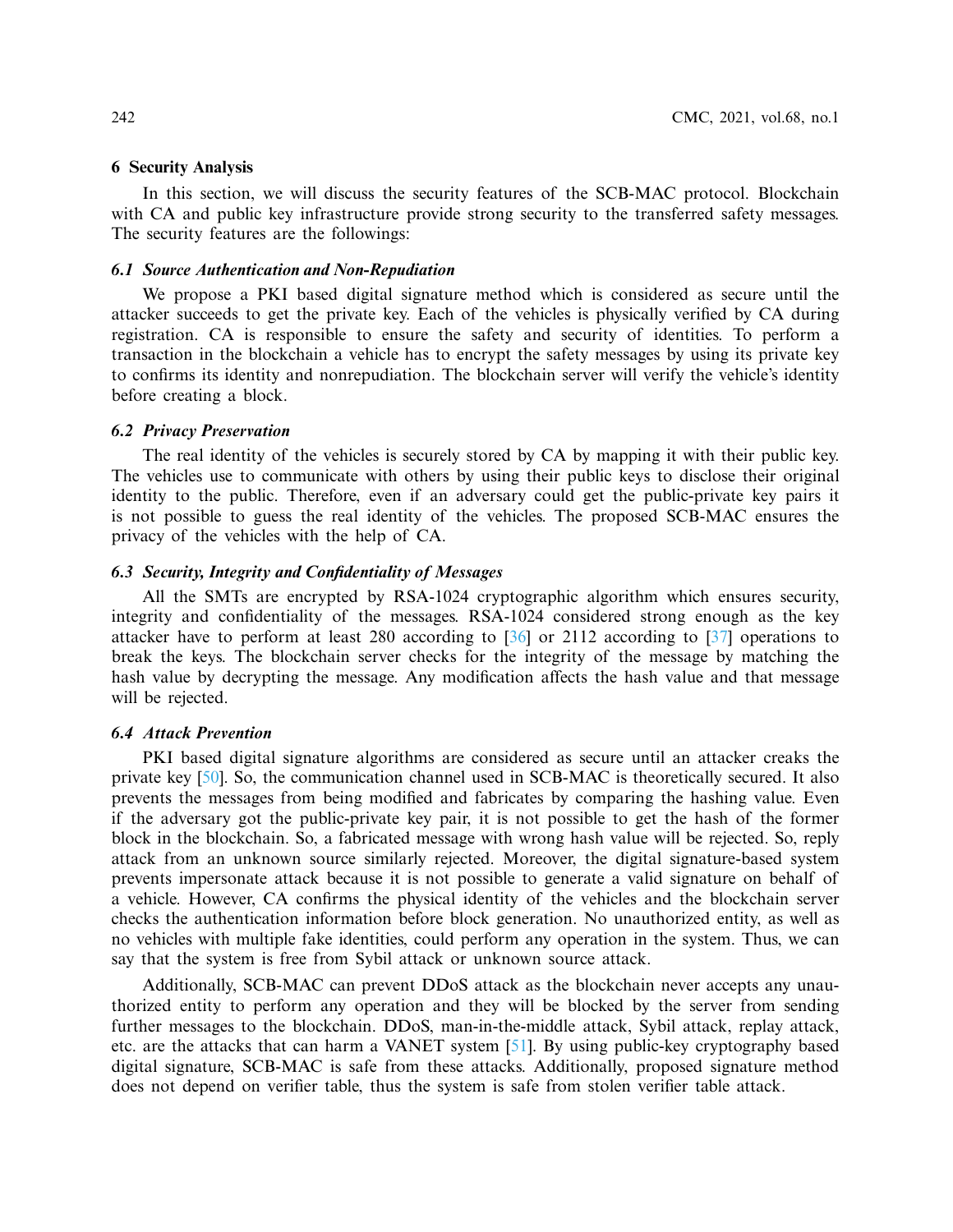### *6.5 Decentralization, Flexibility, Temper-Resistance, Immutability, Fairness, Transparency, Robustness*

SCB-MAC utilizes the features of blockchain. It provides a decentralized and distributed environment to store data in a platform-independent and flexible way. Ethereum platform can be accessed by using *metamask* wallet [\[30\]](#page-18-11), which could perform operations from any kind of computers and mobile devices using any operating system like Windows, MAC, Linux and any cell phone that uses iOS or Android. All the members have a copy of all the blocks in the blockchain, which prevent the system from single-point-of-failure and provides robustness. The storage structure of blockchain is chronological which is ensured by hashing. It does not allow anyone to change the content even the sequence of blocks which ensures immutability and tamperfree storing of the safety message. All the members in the cluster are equally treated while operating on the blockchain to ensure the fairness of the system. By using smart contracts, a vehicle could disable the safety message which is no more valid. In that case, the message is still stored in the blockchain and every member can see it as an invalid message. Even if any blockchain is reset, data blocks of it are archived in the cloud under the supervision of the CA. It could be used in future for accident investigation, traffic violation, etc. This storing method could help law enforcement authority during the investigation of accidents.

### **7 Conclusion**

For VANETs, cluster based VANET systems are performing very well to reduce PDR, increase throughput and maintain hard time constraint for SMT. To keep the performance of the clusterbased system and introduce security features in it, SCB-MAC is proposed. Firstly, an Ethereum blockchain is used to store and distribute the safety messages in a decentralized environment with flexibility, temper-resistance, immutability, transparency and robustness features. Secondly, a PKI based digital signature algorithm (RSA-1024) is used to ensure the authentication, nonrepudiation, integrity and confidentiality of the safety messages. Thirdly, a CA is responsible to generate asymmetric keys for the vehicles and to preserve the privacy of the vehicle's real identity. The blockchain is implemented and tested in a realistic platform. The results show that it is possible to complete 65 message transmission within SDR of 100 ms. Therefore, the introduction of blockchain with digital signature method does not harm the SDR for SMT. Moreover, by using secure vehicles registration process it is possible to register 30 vehicles in every second. SCB-MAC provides source authentication, privacy preservation of the vehicles, attack prevention with the typical facilities of blockchain, digital signature methods. Numerical analysis is presented to check the performance of non-safety message transmission protocol and found that it performs better than the traditional MAC protocol in terms of throughput, delay and PDR. When the transmission rate of the traditional MAC protocols fall down to zero, the proposed NSMT maintain a rate of 7 Mbps and when the number of vehicles reaches to 50, transmission delay increases to 800 ms for MAC protocols while proposed method faces a delay of 400 ms only. Moreover, the PDR of NSMT is zero while the traditional MAC protocols' PDR reached to almost 60%. In future, we will try to implement a light-weight consensus method for blockchain to ensure the trustworthiness of vehicles. Additionally, we are planning to find a suitable communication protocol to exchange messages between the blockchains from neighbour clusters and also the feasibility of a secured protocol for the non-safety message will be tested in future.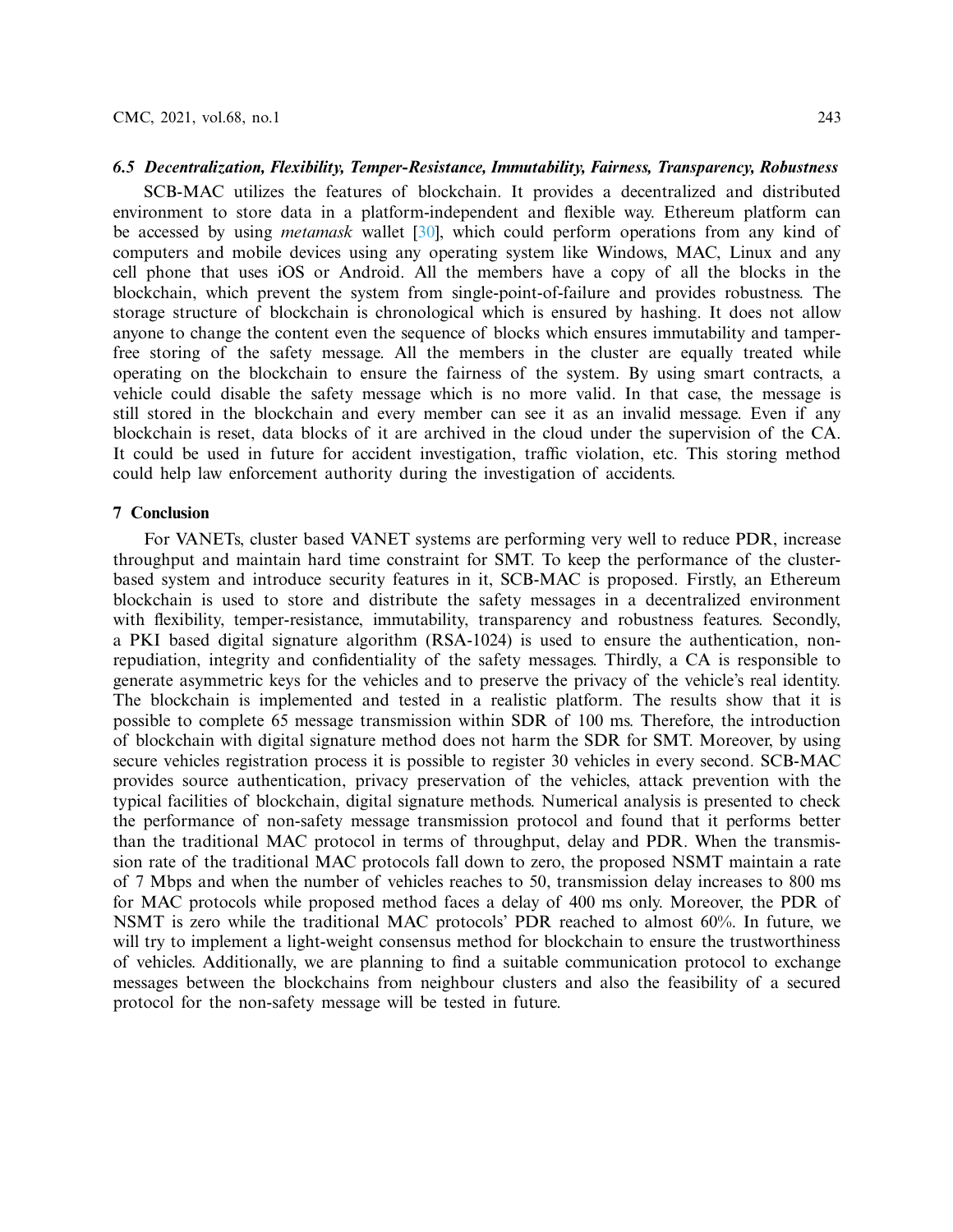**Funding Statement:** The authors received no specific funding for this study.

**Conflicts of Interest:** The authors declare that they have no conflicts of interest to report regarding the present study.

#### **References**

- <span id="page-17-0"></span>[1] A. Kishida, M. Iwabuchi, T. Shintaku, T. Sakata, T. Hiraguri and K. Nishimori, "IEEE standard for local and metropolitan area networks part 11: Wireless lan medium access control (mac) and physical layer (phy) specifications, 2012," *IEICE Transactions on Communications*, vol. 96, no. 2, pp. 419–429, 2013.
- <span id="page-17-1"></span>[2] A. S. Shah, H. Ilhan and U. Tureli, "CB-MAC: A novel cluster-based MAC protocol for VANETs," *IET Intelligent Transport Systems*, vol. 13, no. 4, pp. 587–595, 2018.
- <span id="page-17-2"></span>[3] I. Ali, M. Gervais, E. Ahene and F. Li, "A blockchain-based certificateless public key signature scheme for vehicle-to-infrastructure communication in VANETs," *Journal of Systems Architecture*, vol. 99, no. 1, pp. 101636, 2019.
- <span id="page-17-3"></span>[4] M. Ahmed, "False image injection prevention using iChain," *Applied Sciences*, vol. 9, no. 20, pp. 4328, 2019.
- <span id="page-17-4"></span>[5] M. Ahmed and A. S. K. Pathan, "Blockchain: Can it be trusted?," *Computer*, vol. 53, no. 4, pp. 31– 35, 2020.
- <span id="page-17-5"></span>[6] Rinkeby Testnet, "Rinkeby Test Network," 2020. [Online]. Available: [https://www.rinkeby.io/.](https://www.rinkeby.io/)
- <span id="page-17-6"></span>[7] H. Wang, R. P. Liu, W. Ni, W. Chen and I. B. Collings, "VANET modelling and clustering design under practical traffic, channel and mobility conditions," *IEEE Transactions on Communications*, vol. 63, no. 3, pp. 870–881, 2015.
- <span id="page-17-7"></span>[8] F. Yang and Y. Tang, "Cooperative clustering-based medium access control for broadcasting in vehicular ad-hoc networks," *IET Communications*, vol. 8, no. 17, pp. 3136–3144, 2014.
- <span id="page-17-8"></span>[9] F. Yang, Y. Tang and L. Huang, "A multi-channel cooperative clustering-based MAC protocol for VANETs," in *2014 Wireless Telecommunications Symp.*, Washington, DC, USA, IEEE, pp. 1–5, 2014.
- <span id="page-17-9"></span>[10] H. Su and X. Zhang, "Clustering-based multichannel MAC protocols for QoS provisionings over vehicular ad hoc networks," *IEEE Transactions on Vehicular Technology*, vol. 56, no. 6, pp. 3309– 3323, 2007.
- <span id="page-17-10"></span>[11] N. Gao, L. Tang, S. Li and Q. Chen, "A hybrid clustering-based MAC protocol for vehicular ad hoc networks," in *2014 Int. Workshop on High Mobility Wireless Communications*, Beijing, China, IEEE, pp. 183–187, 2014.
- <span id="page-17-11"></span>[12] K. A. Hafeez, L. Zhao, J. W. Mark, X. Shen and Z. Niu, "Distributed multichannel and mobility-aware cluster-based MAC protocol for vehicular ad hoc networks," *IEEE Transactions on Vehicular Technology*, vol. 62, no. 8, pp. 3886–3902, 2013.
- <span id="page-17-12"></span>[13] S. Ucar, S. C. Ergen and O. Ozkasap, "Multihop-cluster-based IEEE 802.11p and LTE hybrid architecture for VANET safety message dissemination," *IEEE Transactions on Vehicular Technology*, vol. 65, no. 4, pp. 2621–2636, 2015.
- <span id="page-17-13"></span>[14] M. Zhang, C. Li, T. Guo and Y. Fu, "Cluster-based content download and forwarding scheme for highway VANETs," *China Communications*, vol. 15, no. 4, pp. 110–120, 2018.
- <span id="page-17-14"></span>[15] X. Zhang and X. Chen, "Data security sharing and storage based on a consortium blockchain in a vehicular ad-hoc network," *IEEE Access*, vol. 7, pp. 58241–58254, 2019.
- <span id="page-17-15"></span>[16] U. Javaid, M. N. Aman and B. Sikdar, "DrivMan: Driving trust management and data sharing in VANETS with blockchain and smart contracts," in *2019 IEEE 89th Vehicular Technology Conf.*, Kuala Lumpur, Malaysia, IEEE, pp. 1–5, 2019.
- <span id="page-17-16"></span>[17] L. Xie, Y. Ding, H. Yang and X. Wang, "Blockchain-based secure and trustworthy Internet of Things in SDN-enabled 5G-VANETs," *IEEE Access*, vol. 7, pp. 56656–56666, 2019.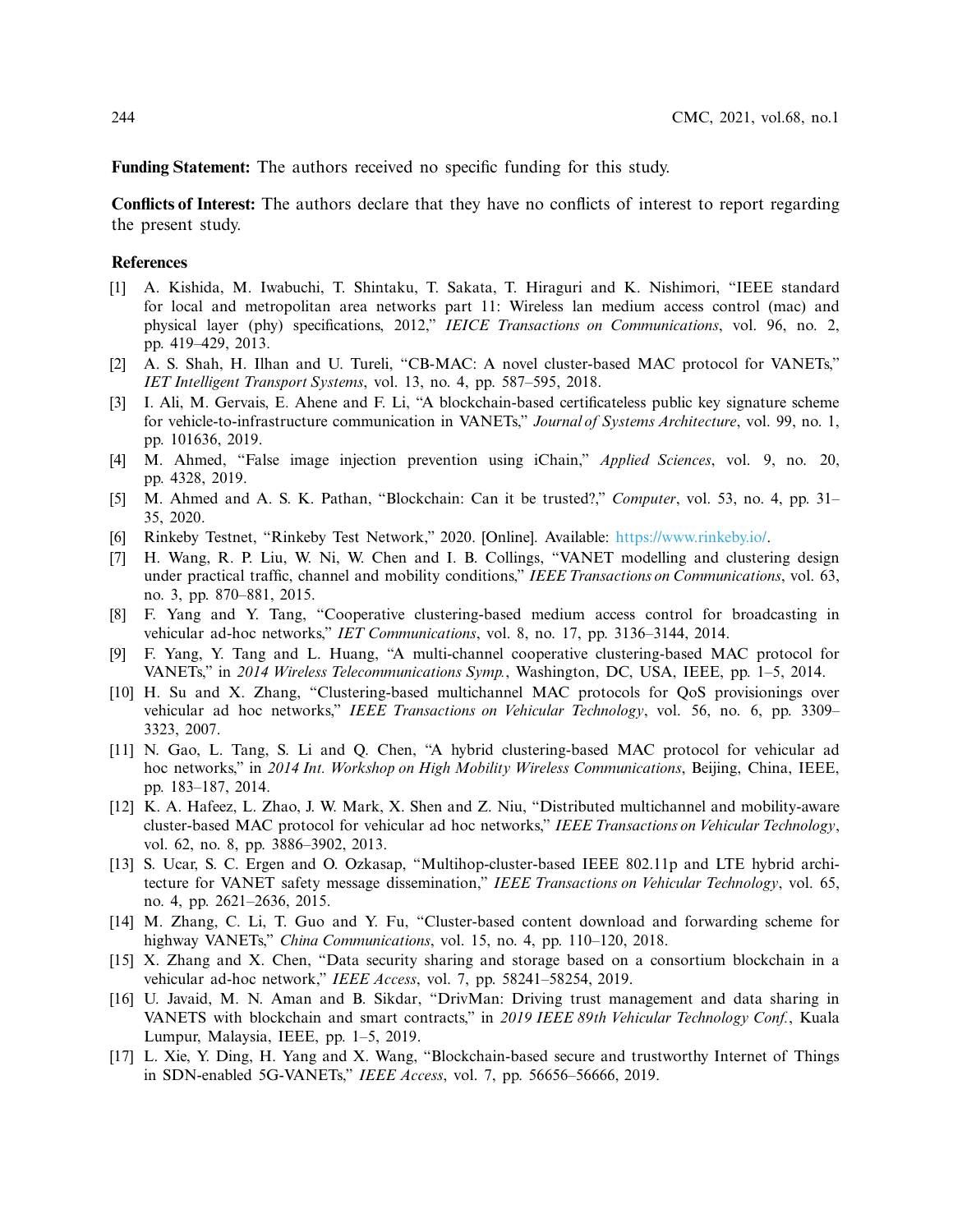- <span id="page-18-0"></span>[18] M. Wagner and B. McMillin, "Cyber-physical transactions: A method for securing VANETs with blockchains," in *2018 IEEE 23rd Pacific Rim Int. Symp. on Dependable Computing*, Taipei, Taiwan, IEEE, pp. 64–73, 2018.
- <span id="page-18-1"></span>[19] X. Zhang, R. Li and B. Cui, "A security architecture of VANET based on blockchain and mobile EDGE computing," in *2018 1st IEEE Int. Conf. on Hot Information-Centric Networking*, Shenzhen, China, IEEE, pp. 258–259, 2018.
- <span id="page-18-2"></span>[20] R. Shrestha, R. Bajracharya and S. Y. Nam, "Blockchain-based message dissemination in VANET," in *2018 IEEE 3rd Int. Conf. on Computing, Communication and Security*, Kathmandu, Nepal, IEEE, pp. 161– 166, 2018.
- <span id="page-18-3"></span>[21] R. Shrestha, R. Bajracharya, A. P. Shrestha and S. Y. Nam, "A new type of blockchain for secure message exchange in VANET," *Digital Communications and Networks*, vol. 6, no. 2, pp. 177–186, 2019.
- <span id="page-18-4"></span>[22] Y. T. Yang, L. D. Chou, C. W. Tseng, F. H. Tseng and C. C. Liu, "Blockchain-based traffic event validation and trust verification for VANETs," *IEEE Access*, vol. 7, pp. 30868–30877, 2019.
- <span id="page-18-5"></span>[23] B. Leiding, P. Memarmoshrefi and D. Hogrefe, "Self-managed and blockchain-based vehicular ad-hoc networks," in *Proc. of the 2016 ACM Int. Joint Conf. on Pervasive and Ubiquitous Computing: Adjunct*, Heidelberg, Germany, pp. 137–140, 2016.
- <span id="page-18-6"></span>[24] M. Singh and S. Kim, "Branch based blockchain technology in intelligent vehicle," *Computer Networks*, vol. 145, pp. 219–231, 2018.
- <span id="page-18-7"></span>[25] C. Lai and Y. Ding, "A secure blockchain-based group mobility management scheme in VANETs," in *2019 IEEE/CIC Int. Conf. on Communications in China*, Changchun, China, IEEE, pp. 340–345, 2019.
- [26] Z. Lu, Q. Wang, G. Qu and Z. Liu, "Bars: A blockchain-based anonymous reputation system for trust management in VANETs," in *2018 17th IEEE Int. Conf. on Trust, Security and Privacy in Computing and Communications/12th IEEE Int. Conf. on Big Data Science and Engineering*, New York, NY, USA, IEEE, pp. 98–103, 2018.
- <span id="page-18-8"></span>[27] Z. Lu, W. Liu, Q. Wang, G. Qu and Z. Liu, "A privacy-preserving trust model based on blockchain for VANETs," *IEEE Access*, vol. 6, pp. 45655–45664, 2018.
- <span id="page-18-9"></span>[28] Truffle Blockchain Group, "Truffle Suite," 2020. [Online]. Available: [https://www.trufflesuite.com/.](https://www.trufflesuite.com/)
- <span id="page-18-10"></span>[29] Truffle Blockchain Group, "Ganache," 2020. [Online]. Available: [https://www.trufflesuite.com/ganache.](https://www.trufflesuite.com/ganache)
- <span id="page-18-11"></span>[30] ConsenSys Formation, "Metamask," 2020. [Online]. Available: [https://metamask.io/.](https://metamask.io/)
- <span id="page-18-12"></span>[31] I. Z. Schlueter, "NPM," 2020. [Online]. Available: [http://www.npmjs.com/.](http://www.npmjs.com/)
- <span id="page-18-13"></span>[32] J. Papa, "Lite-server," 2020. [Online]. Available: [https://github.com/johnpapa/lite-server.](https://github.com/johnpapa/lite-server)
- <span id="page-18-14"></span>[33] Ethereum Foundation, "Ethereum," 2020. [Online]. Available: [https://Ethereum.org/.](https://Ethereum.org/)
- <span id="page-18-15"></span>[34] Ethereum Foundation, "Remix ide," 2020. [Online]. Available: [https://remix.Ethereum.org/.](https://remix.Ethereum.org/)
- <span id="page-18-16"></span>[35] Etherscan, "The Ethereum Blockchain Explorer," 2020. [Online]. Available: [https://etherscan.io/.](https://etherscan.io/)
- <span id="page-18-17"></span>[36] E. Barker and Q. Dang, "NIST special publication 800-57 part 1, revision 4," *NIST, Tech. Rep.*, 2016. [Online]. Available: [https://csrc.nist.gov/publications/detail/sp/800-57-part-1/rev-4/archive/2016-01-28.](https://csrc.nist.gov/publications/detail/sp/800-57-part-1/rev-4/archive/2016-01-28)
- <span id="page-18-18"></span>[37] S. R. Singh, A. K. Khan and S. R. Singh, "Performance evaluation of RSA and elliptic curve cryptography," in *2016 2nd Int. Conf. on Contemporary Computing and Informatics*, Noida, India, IEEE, pp. 302–306, 2016.
- <span id="page-18-19"></span>[38] R. K. Nirala and M. D. Ansari, "Performance evaluation of loss packet percentage for asymmetric key cryptography in VANET," in *2018 Fifth Int. Conf. on Parallel, Distributed and Grid Computing*, Solan Himachal Pradesh, India, IEEE, pp. 70–74, 2018.
- <span id="page-18-20"></span>[39] S. Ucar, S. C. Ergen and O. Ozkasap, "Multihop-cluster-based IEEE 802.11 p and LTE hybrid architecture for VANET safety message dissemination," *IEEE Transactions on Vehicular Technology*, vol. 65, no. 4, pp. 2621–2636, 2015.
- <span id="page-18-21"></span>[40] G. Wood, "Ethereum: A secure decentralised generalised transaction ledger," *Ethereum Project Yellow Paper*, vol. 151, pp. 1–32, 2014.
- <span id="page-18-22"></span>[41] M. A. Karabulut, A. Shah and H. Ilhan, "Performance modeling and analysis of the IEEE 802.11 MAC protocol for VANETs," *Journal of the Faculty of Engineering and Architecture of Gazi University*, vol. 35, no. 3, pp. 1575–1587, 2020.